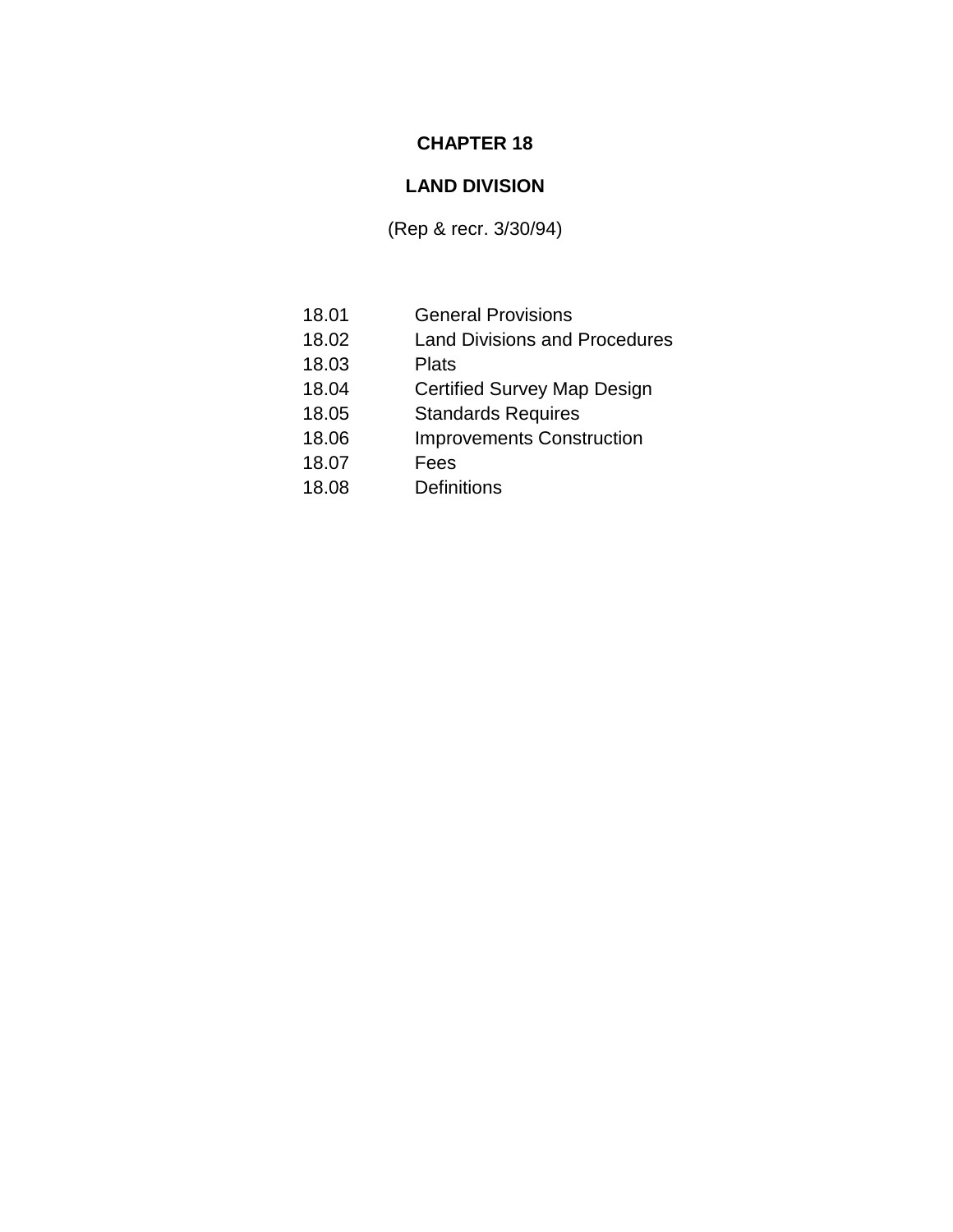18.01 **GENERAL PROVISIONS.** (1) AUTHORITY. These regulations are adopted under the authority granted by §236.45, Wis. Stats. Therefore, the Village Board does ordain as follows:

(2) PURPOSE. The purpose of this chapter is to regulate and control the division of land within the corporate limits of the Village and its extraterritorial plat approval jurisdiction in order to promote the public health, safety, morals, prosperity, aesthetics, and general welfare of the Village and its environs.

(3) INTENT. It is the general intent of this chapter to regulate the division of land so as to:

(a) Obtain the wise use, conservation, protection, and proper development of the Village's soil, water, wetland, woodland, and wildlife resources and attain a proper adjustment of land use and development to the supporting and sustaining natural resource base.

(b) Lessen congestion in the streets and highways.

(c) Further the orderly layout and appropriate use of land.

(d) Secure safety from fire, panic, and other dangers.

(e) Provide adequate light and air.

(f) Facilitate adequate provision for housing, transportation, water supply, storm water, wastewater, schools, parks, playgrounds, and other public facilities and services.

(g) Secure safety from flooding, water pollution, disease, and other hazards.

(h) Prevent flood damage to persons and properties and minimize expenditures for flood relief and flood control projects.

(i) Prevent and control erosion, sedimentation, and other pollution of surface and subsurface waters.

(j) Preserve natural vegetation and cover and promote the natural beauty of the Village.

(k) Restrict building sites in areas covered by poor soils or in other areas poorly suited for development.

(l) Facilitate the further division of larger tracts into smaller parcels of land.

(m) Ensure adequate legal description and proper survey monumentation of subdivided land.

(n) Provide for the administration and enforcement of this chapter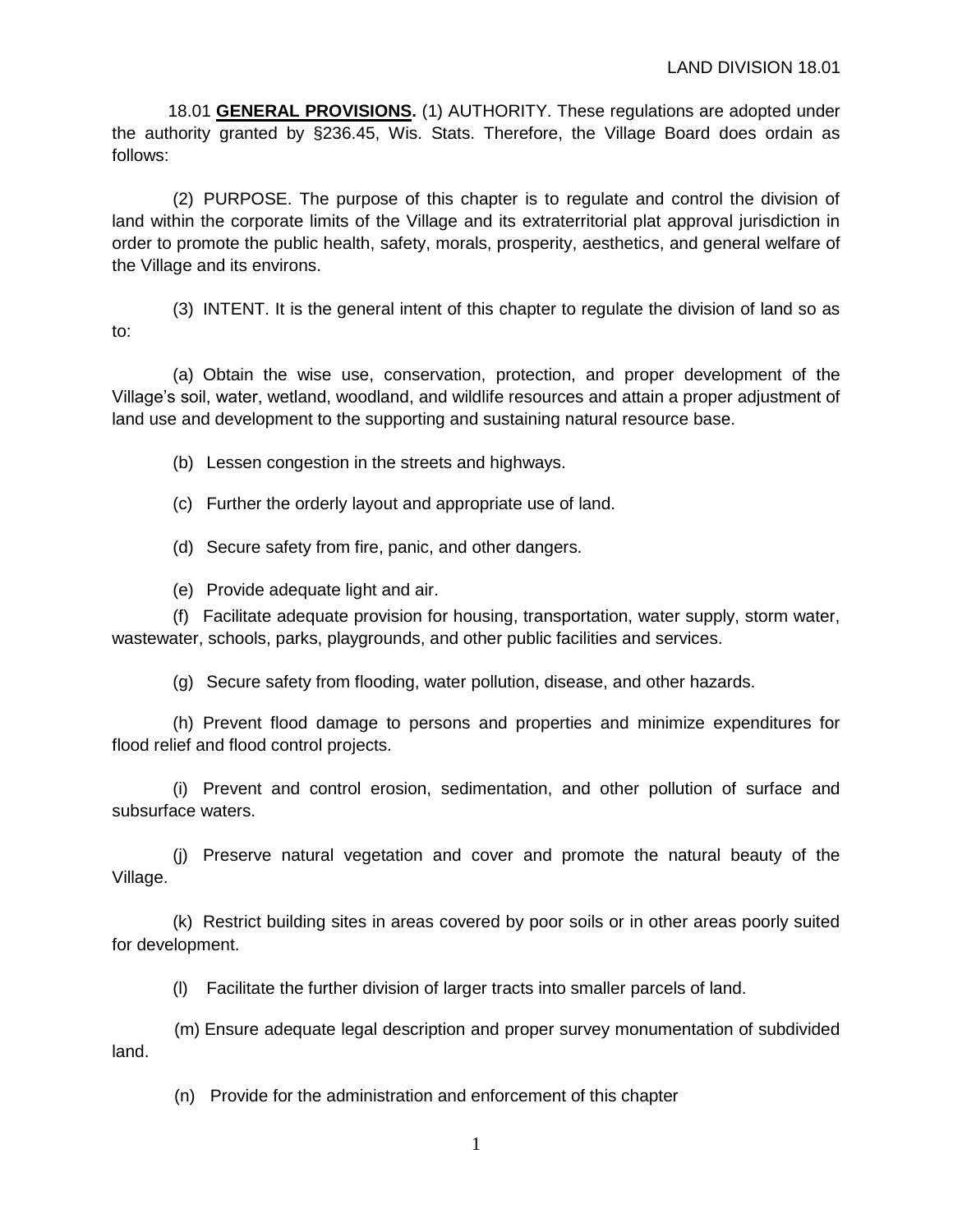(o) Provide penalties for its violation.

(p) Implement those municipal, county, watershed, or regional comprehensive plans or their components adopted by the Village, and in general to facilitate enforcement of Village development standards as set forth in the adopted regional, county, and local comprehensive plans, adopted plan components, Village zoning ordinance, and Village building ordinance.

(4) ABROGATION AND GREATER RESTRICTIONS. It is not intended by this ordinance to repeal, abrogate, annul, impair, or interfere with any existing easements, covenants, agreements, rules, regulations or permits previously adopted or issued pursuant to laws. However, where this ordinance imposes greater restrictions, the provisions of this chapter shall govern.

(5) INTERPRETATION. In their interpretation and application, the provisions of this chapter shall be held to be minimum requirements and shall be liberally construed in favor of the Village and shall not be deemed a limitation or repeal of any other power granted by the Wisconsin Statutes.

(6) DISCLAIMER OF LIABILITY. The Village does not guarantee, warrant, or represent that only those areas delineated as flood lands on plats and certified survey maps will be subject to periodic inundation, nor does the Village guarantee, warrant, or represent that the soils shown to be unsuited for a given land use from tests required by the chapter are the only unsuited soils within the jurisdiction of this ordinance; and thereby asserts that there is no liability on the part of the Village Board of Trustees, its agencies, or employees for flooding problems, sanitation problems, or structural damages that may occur as a result of reliance upon, and conformance with, this chapter.

(7) REPEAL. All other ordinances or parts of ordinances of the Village inconsistent or conflicting with this chapter, to the extent of the inconsistency only, are hereby repealed.

(8) TITLE. This chapter shall be known as, referred to, or cited as the "LAND DIVISION ORDINANCE, VILLAGE OF VALDERS."

(9) JURISDICTION. Jurisdiction of these regulations shall include all lands within the corporate limits of the Village and those lands within the extraterritorial jurisdiction of the Village as established in §§61.35, 62.23(2), 66.32 and 236.10, Wis. Stats. The provisions of this chapter as it applies to divisions of tracts of land into less than 5 parcels shall not apply to:

(a) Transfers of interests in land by will or pursuant to court order.

(b) Leases for a term not to exceed 10 years, mortgages, or easements.

(c) Sale or exchange of parcels of land between owners of adjoining property if additional lots are not thereby created and the lots resulting are not reduced below the minimum sizes required by these regulations, the zoning ordinances, or other applicable laws or ordinances.

(d) Cemetery plats made under §157.07, Wis. Stats.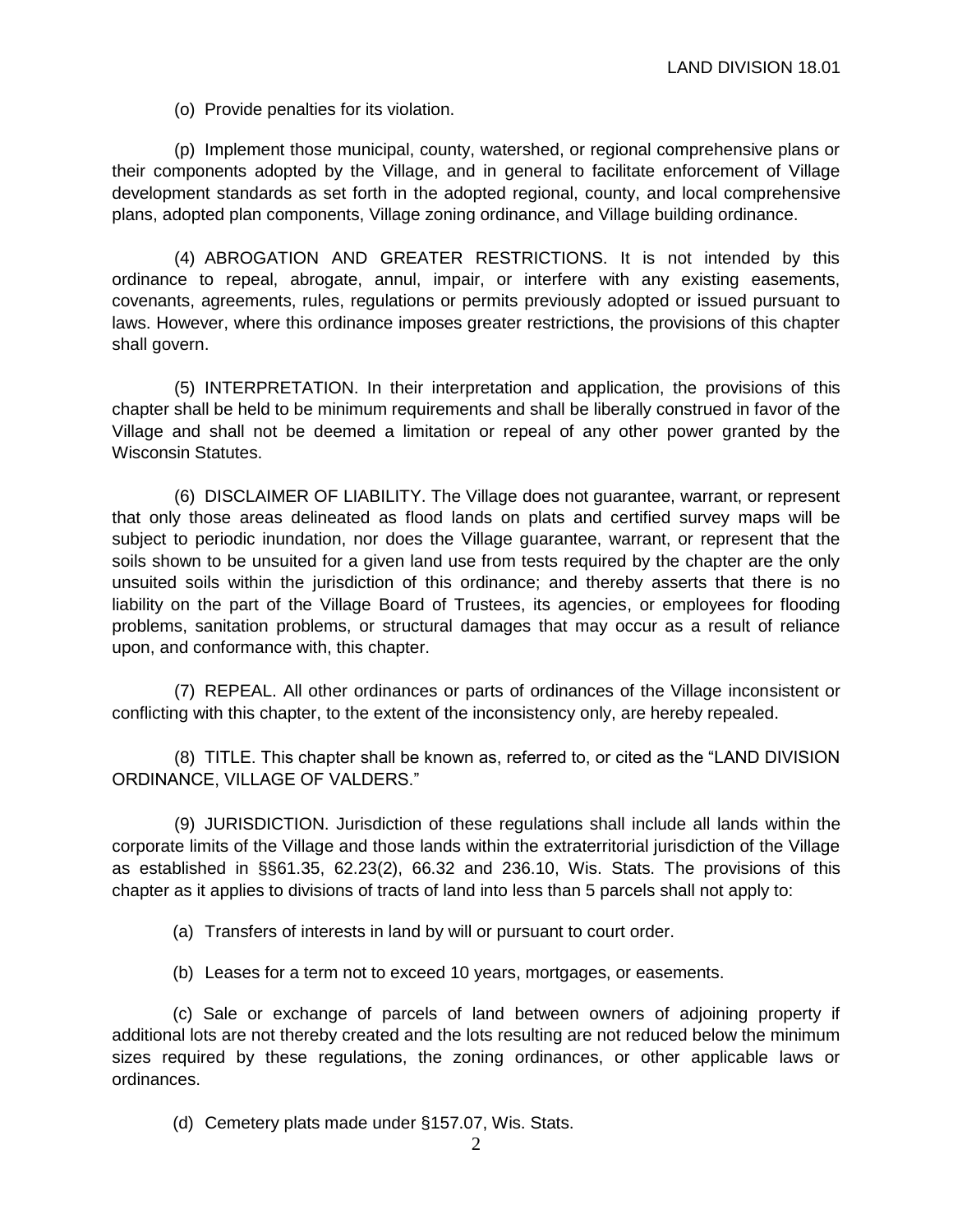(e) Assessors' plats made under §70.27, Wis. Stats., but such assessors' plats comply with §§236.15(1) (a) to (g) and 236.20(1) and (2) (a) to (e), Wis. Stats.

(10) COMPLIANCE. No person, firm, or corporation shall divide any land located within the jurisdictional limits of these regulations so that such division results in a subdivision, minor land division, or replat as defined herein; no such subdivision, minor land division, or replat shall be entitled to recording; and, no street shall be laid out or improvements made to land without compliance with all requirements of this chapter and the following documents:

(a) Ch. 236, Wis. Stats.

(b) Rules of the Department of Industry, Labor, and Human Relations, Division of Health regulating lot size and lot elevation if the land to be subdivided is not served by a public sewer and provisions for such service have not been made.

(c) Rules of the Wisconsin Department of Transportation relating to safety of access and the preservation of the public interest and investment in the highway system if the land owned or controlled by the subdivider abuts on a state trunk highway or connecting street.

(d) Rules of the Wisconsin Department of Natural Resources setting water quality standards preventing and abating pollution, and regulating development within flood land, wetland, and shore land areas.

(e) Duly approved comprehensive plan or comprehensive plan component of the Village.

(f) The Village Zoning Ordinance and all other applicable local and county ordinances.

(11) DEDICATION AND RESERVATION OF LANDS.

(a) Streets, Highways, and Drainagewavs and Floodplain. Whenever a tract of land to be divided within the jurisdiction of this ordinance encompasses all or any part of an arterial or collector street, drainage way, floodplain, or other public way which has been designated on a

(b) Duly adopted village or regional comprehensive plan or comprehensive plan component, said public way shall be made a part of the plat or certified survey map and dedicated or reserved by the subdivider in the locations and dimensions indicated on said plan or component and as set forth in §18.05 of this chapter.

(c) Parks and Playgrounds. Whenever a tract of land to be divided within the Village encompasses all or any part of a park or playground which has been designated on a duly adopted village or regional comprehensive plan or comprehensive plan component, said park or playground shall be made a part of that plat or certified survey map and dedicated or reserved by the subdivider.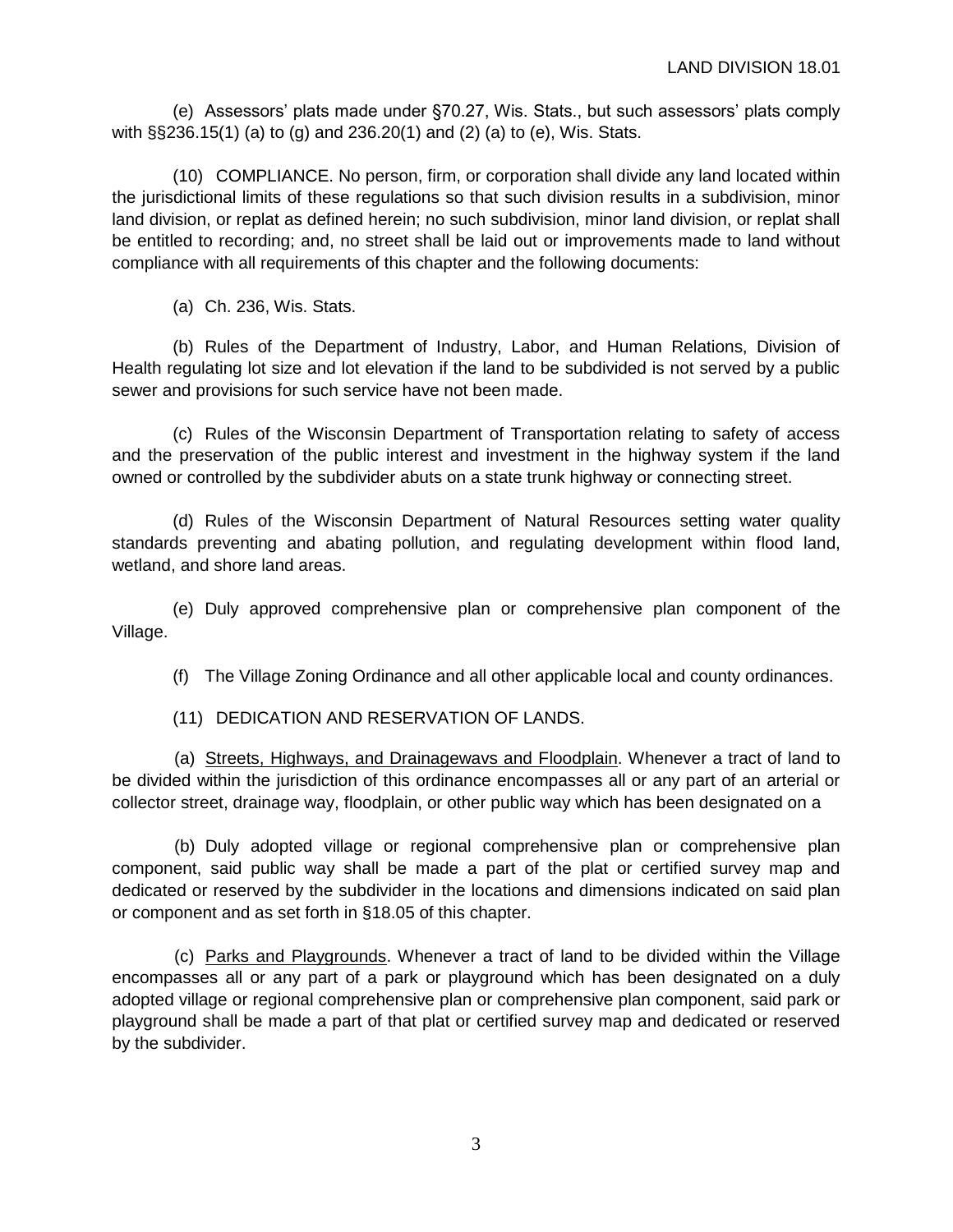(12) IMPROVEMENTS. Before final approval of any plat or certified survey map located within the jurisdictional limits of this ordinance, the subdivider shall install street and utility improvements as hereinafter provided. If such improvements are not installed as required at the time that the final plat is submitted for approval, the subdivider shall, before the recording of the plat, enter into a contract with the Village agreeing to install the required improvements and shall file with said contract a bond or letter of credit meeting the approval of the Village Attorney or a certified check in an amount equal to the estimated cost of the improvements, said estimate to be made by the Village Board after review and recommendation by the Village Engineer as a guarantee that such improvements will be completed by the subdivider or his subcontractors not later than one year from the date of recording of the plat and as a further guarantee that all obligations to subcontractors for work on the development are satisfied. In addition:

(a) Contracts and Contract Specifications. The construction of street and utility improvements on dedicated street rights-of-way, as well as the contractors and subcontractors providing such work shall be subject to the approval of the Village Engineer and the Village Attorney.

(b) Government Unit Compliance. Governmental units to which these bond and contract provisions apply may file, in lieu of said contract and bond, a letter from officers authorized to act on their behalf agreeing to comply with the provisions of this section.

(c) Plats Outside the Corporate Limits. Before final approval by the Village of any plat or certified survey map located outside the corporate limits of the Village, but within the plat approval jurisdiction of the Village, the subdivider shall give evidence that he has complied with all street and utility requirements of the town in which the land being platted is located.

(d) Survey Monuments. Before final approval of any plat within the Village or its extraterritorial jurisdictional limits, the subdivider shall install survey monuments placed in accordance with the requirements of Ch. 236.15, Wis. Stats.

(13) VARIANCES. Where, in the judgment of the Village Plan Commission, it would be inappropriate to apply literally the provisions of §§18.05 and 18.06 of this chapter because of the proposed subdivision being located outside of the corporate limits, or because exceptional or undue hardship would result, the Village Plan Commission may grant a variance from any requirement to the extent deemed just and proper. No variance to the provisions of this chapter shall be granted unless the Village Plan Commission finds beyond a reasonable doubt that all the following facts and conditions exist and so indicates in the minutes of its proceedings:

(a) Exceptional Circumstances. There are exceptional, extraordinary, or unusual circumstances or conditions where a literal enforcement of the requirements of this chapter would result in severe hardship. (Such hardships should not apply generally to other properties or be of such a recurrent nature as to suggest that the land division ordinance should be changed.)

(b) Preservation of Property Rights. That such variance is necessary for the preservation and enjoyment of substantial property rights possessed by other properties in the same vicinity.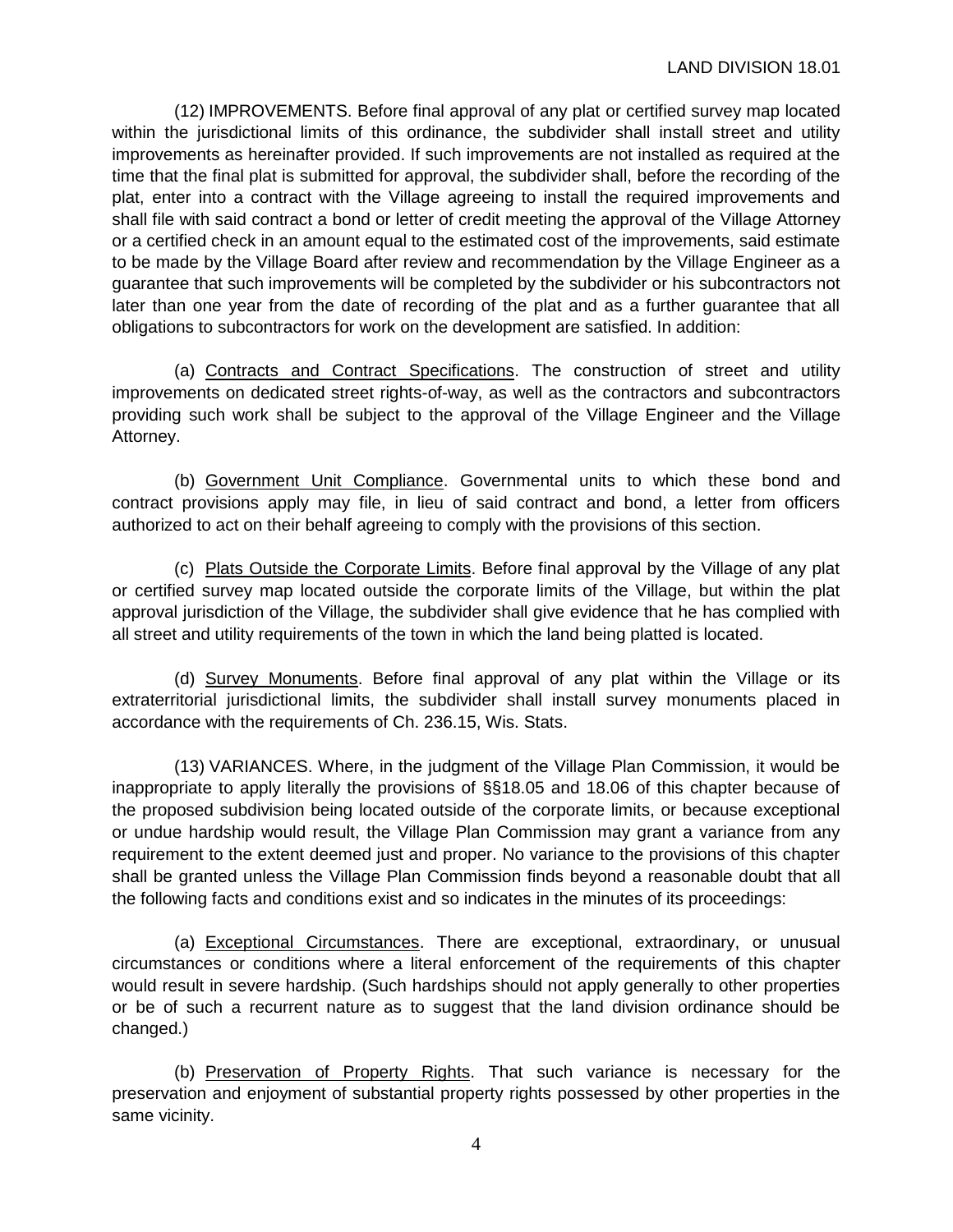(c) Absence of Detriment. That the variance will not create substantial detriment to adjacent property and will not materially impair or be contrary to the purpose and spirit of this ordinance or the public interest.

(d) Majority Vote. A majority vote of the entire membership of the Village Plan Commission shall be required to grant any variance of this ordinance.

(e) Waiver of Monuments. The Village Board may waive the placing of monuments, required under §236.15(b), (c), and (d), for a reasonable time not to exceed one year, on condition that the subdivider execute a surety bond to insure the placing of such monuments within the required time limits established by statute. Additional time may be granted upon show of cause.

(14) LAND SUITABILITY. No land shall be subdivided for residential use which is determined to be unsuitable for such use by the Village Plan Commission, upon the recommendation of the Village Engineer or other agency as determined by the Plan Commission, for reason of flooding, inadequate drainage, adverse soil or rock formation, unfavorable topography, or any other feature likely to be harmful to the health, safety, or welfare of the future residents of the proposed subdivision or of the Village. In addition, the Village Plan Commission, in applying the provisions of this section, shall in writing recite the particular facts upon which it bases its conclusion that the land is unsuitable for residential use and afford the subdivider an opportunity to present evidence in rebuttal to such finding of unsuitability if he so desires. Thereafter, the Village Plan Commission may affirm, modify, or withdraw its determination of unsuitability.

(15) VIOLATIONS. It shall be unlawful to build upon, divide, convey, record, or place monuments on any land in violation of this chapter or the State statutes; and no person, firm, or corporation shall be issued a building permit by the Village authorizing the building on, or improvement of, any subdivision, minor land division, or replat within the jurisdiction of this chapter not of record as of the effective date of this chapter until the provisions and requirements of this chapter have been fully met. The Village may institute appropriate action or proceedings to enjoin violations of this chapter or the applicable State statutes.

(16) PENALTIES AND REMEDIES. Any person, firm, or corporation who violates or fails to comply with the provision of this chapter shall, upon conviction thereof, forfeit no less than \$100 nor more than \$1,000 plus the costs of prosecution for each offense and the penalty for default of payment of such forfeiture and costs shall be imprisonment in the county jail until payment thereof, but not exceeding 6 months. Each day a violation exists or continues shall constitute a separate offense. Violations and concomitant penalties shall include:

(a) Recordation improperly made carries penalties as provided in §236.30, Wis. Stats.

(b) Conveyance of lots in unrecorded plats carries penalties as provided for in §236.31, Wis. Stats.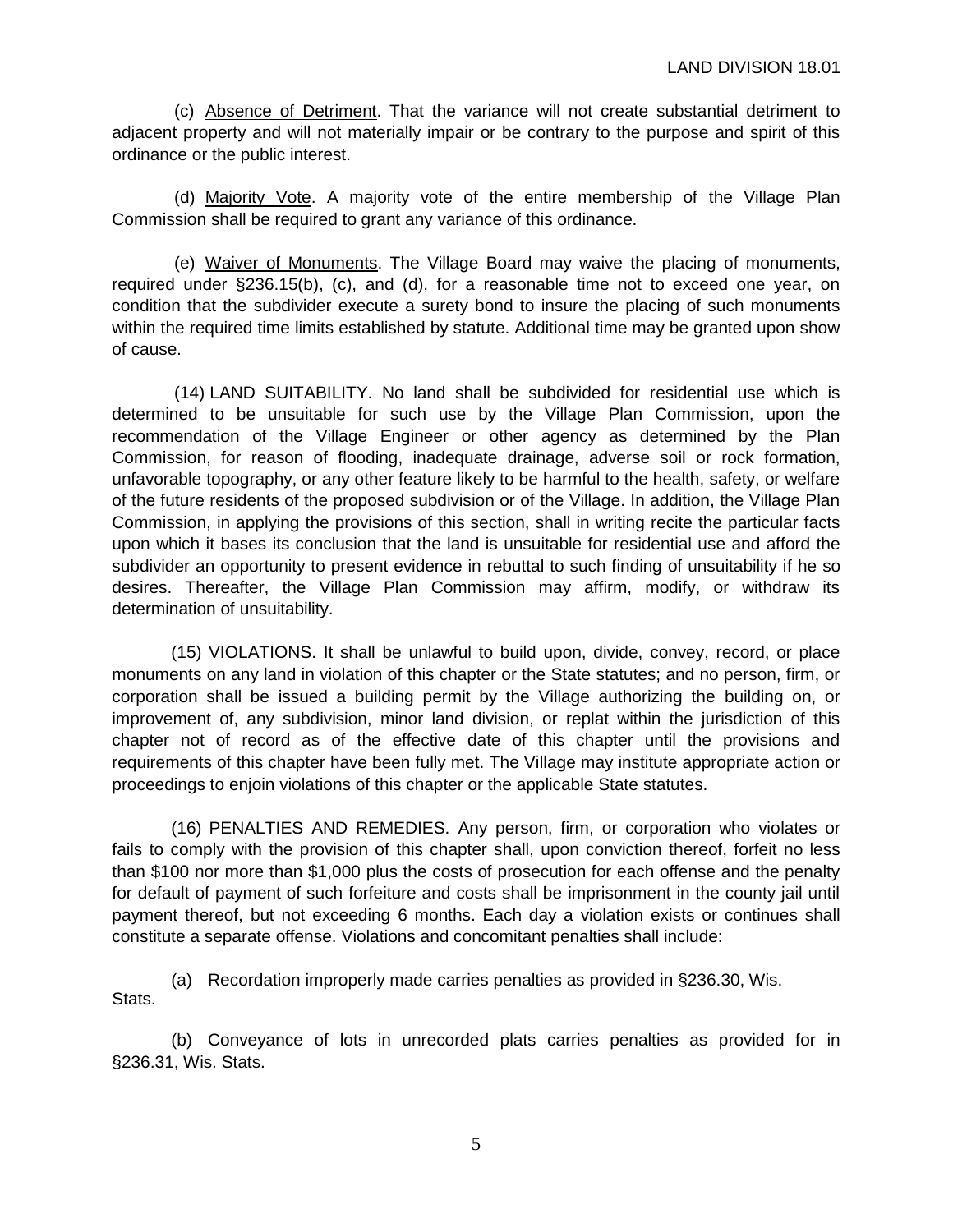(c) Monuments disturbed or not placed carries penalties as provided for in §236.32, Wis. Stats.

An assessor's plat made under §70.27, Wis. Stats., may be ordered as a remedy by the Village, at the expense of the subdivider, when a subdivision as defined herein is created by successive divisions.

(17) Any person aggrieved by an objection to a plat or a failure to approve a plat may appeal such objection or failure to approve as provided in §236.13(5), Wis. Stats., within 30 days of notification of the rejection of the plat. Where failure to approve is based on an unsatisfied objection, the agency making the objection shall be made a party to the action. The court shall direct that the plat be approved if it finds that the action of the approving or objecting agency is arbitrary, unreasonable, or discriminatory.

18.02 **LAND DIVISION PROCEDURES.** (1) PRE-APPLICATION. It is recommended that, prior to the filing of an application for the approval of a preliminary plat, the subdivider consult with the Village Plan Commission and/or its staff in order to obtain their advice and assistance. This consultation is neither formal nor mandatory, but is intended to inform the subdivider of the purpose and objectives of these regulations, the comprehensive plan, comprehensive plan components, neighborhood plans, and duly adopted plan implementation devices of the Village and to otherwise assist the subdivider in planning his development. In so doing, both the subdivider and planning agency may reach mutual conclusions regarding the general program and objectives of the proposed development and its possible affects on the neighborhood and community. The subdivider will gain a better understanding of the subsequent required procedures.

(2) PRELIMINARY PLAT REVIEW. Before submitting a final plat for approval, the subdivider shall prepare a preliminary plat and a letter of application. The preliminary plat shall be prepared in accordance with this chapter, and the subdivider shall file an adequate number of copies of the plat and the application with the Village Clerk at least 15 days prior to the meeting of the Village Plan Commission at which consideration is desired. In addition:

(a) The Village Clerk shall, within 2 normal work days after filing, transmit 4 copies to the Manitowoc County Planning and Park Commission; 2 copies to the Wisconsin Department of Development; additional copies to the Wisconsin Department of Development for retransmission of 2 copies each to the State Department of Transportation if the subdivision abuts or adjoins a state trunk highway or a connecting street and the Wisconsin Department of Industry, Labor, and Human Relations if the subdivision is not served by a public sewer and provision for such service has not been made and the State DNR if shore lands or flood lands are contained within the proposed subdivision. The Wisconsin Department of Development, the Wisconsin Department of Transportation and the Wisconsin Department of Industry, Labor, and Human Relations shall hereafter be referred to as objecting agencies.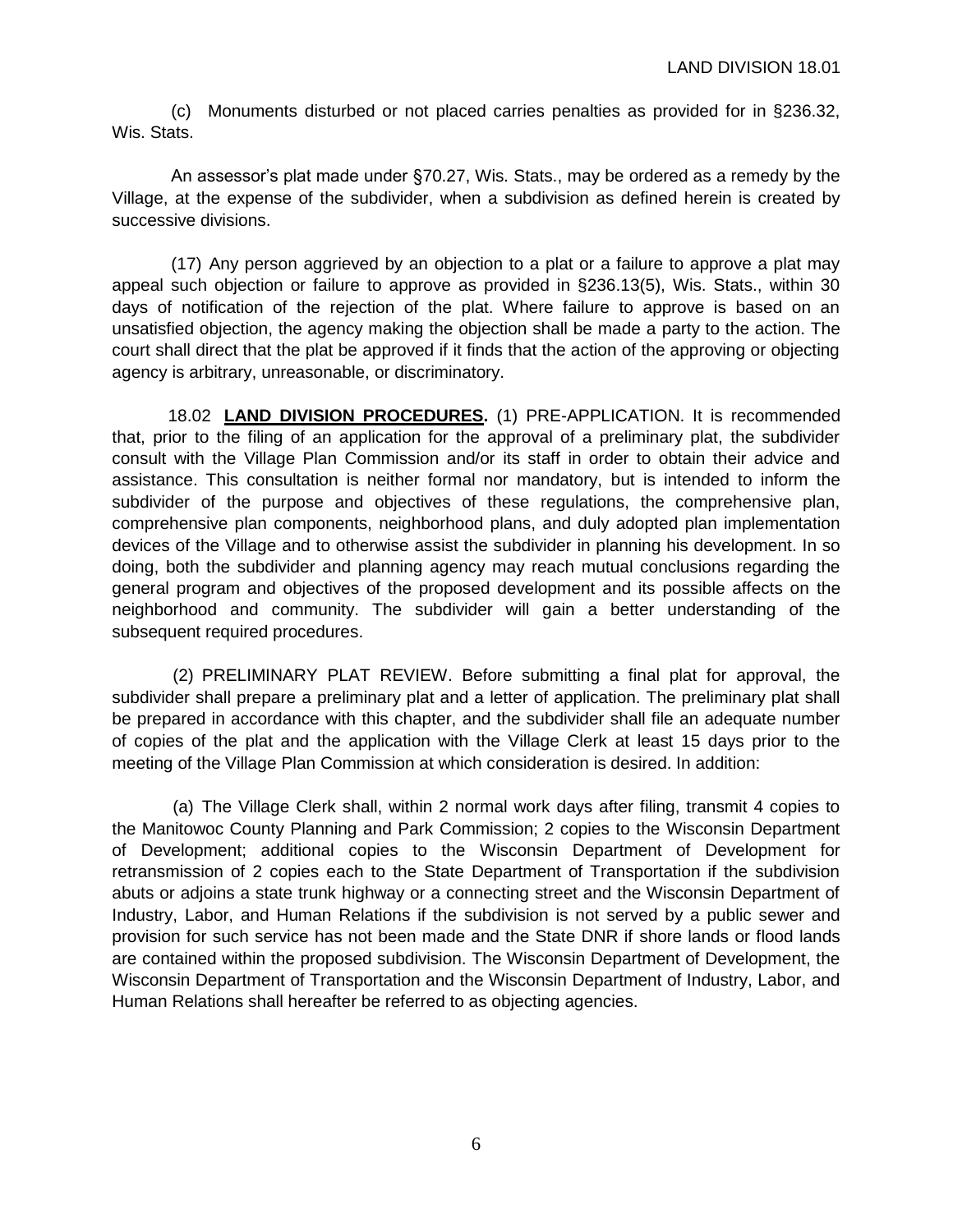(b) The Village Clerk shall also transmit 2 copies of the preliminary plat to the Village Plan Commission and additional copies to the water and sewer superintendent, all affected village committees, commissions, or departments for their review and recommendations concerning matters within their jurisdiction. The recommendations of Village boards, commissions, and departments shall be transmitted to the Village Plan Commission within 30 days from the date the plat is filed. The preliminary plat shall then be reviewed by the Village Plan Commission for conformance with this chapter and all ordinances, rules, regulations, comprehensive plans, comprehensive plan components, and neighborhood plans.

(c) The Village Clerk shall also transmit one copy each of the preliminary plat to the Manitowoc County Soil and Water Conservation Department; Wisconsin Public Service, Gas Division; Wisconsin Public Service, Electric Power Division; East Coast Telecom Inc.; Cablevision; and any other affected utilities for their review and recommendation concerning matters within their jurisdiction. Their recommendations shall be transmitted to the Village Plan Commission within 30 days from the date the plat is filed.

(3) PRELIMINARY PLAT APPROVAL. The objecting agencies shall, within 30 days of the date of receiving their copies of the preliminary plat, notify the subdivider and all other approving and objecting agencies of any objections. If there are no objections, they shall so certify on the face of the copy of the plat and shall return that copy to the Village Clerk.

If an objecting agency fails to act within 30 days, it shall be deemed to have no objection to the plat. In addition:

(a) The Village Plan Commission shall, within 60 days of the date of filing of a preliminary plat with the Village Clerk, approve, approve conditionally, or reject such plat. One copy of the plat shall thereupon be returned to the subdivider with the date and action endorsed thereon; and if approved conditionally or rejected, a letter setting forth the conditions of approval or the reasons for rejection shall accompany the plat. One copy each of the plat and letter shall be placed in the Village Plan Commission's permanent file.

(b) Failure of the Village Plan Commission to act within 60 days shall constitute an approval of the plat as filed unless the review period is extended by mutual consent.

(c) Approval or conditional approval of a preliminary plat shall not constitute automatic approval of the final plat, except that if the final plat is submitted within 6 months of preliminary plat approval and conforms substantially to the preliminary plat layout as indicated in §236.1 l (l) (b), Wis. Stats., the final plat shall be entitled to approval with respect to such layout. The preliminary plat shall be deemed an expression of approval or conditional approval of the layout submitted as a guide to the preparation of the final plat which will be subject to further consideration by the Village Plan Commission at the time of its submission.

(4) FINAL PLAT REVIEW. The subdivider shall prepare a final plat and a letter of application in accordance with this chapter and shall file an adequate number of copies of the plat and the application with the Village Clerk at least 20 days prior to the meeting of the Village Plan Commission at which action is desired. In addition: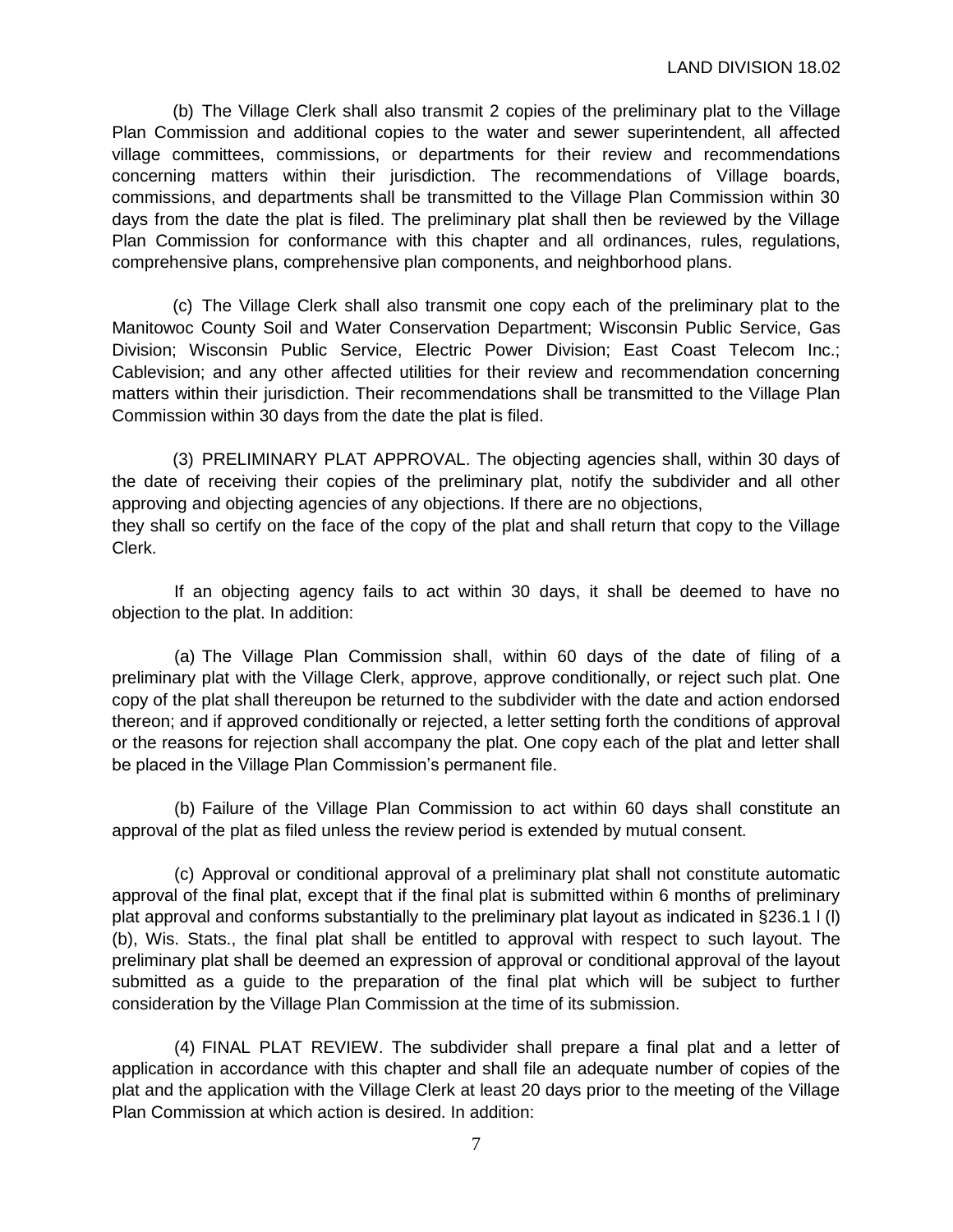(a) The Village Clerk shall, within 2 normal work days after filing, transmit 4 copies to the Manitowoc County Planning and Park Commission; 2 copies to the Director of the Planning Function in the Wisconsin Department of Development; additional copies to the Director of the Planning Function for retransmission of 2 copies each to the State Department of Transportation if the subdivision abuts or adjoins a state trunk highway or a connecting street, the Wisconsin Department of Industry, Labor, and Human Relations if the subdivision is not served by a public sewer and provision for such service has not been made, and the State DNR if shore lands or flood lands are contained within the proposed subdivision; and the original final plat and an adequate number of copies to the Village Plan Commission.

(b) The subdivider may, pursuant to §236.12(6), Wis. Stats., submit the original drawing of the final plat directly to the Director of the Planning Function of the Wisconsin Department of Development who will prepare and forward copies of the plat at the subdivider's expense to the objecting agencies. When the subdivider elects to use this alternative procedure, it is the responsibility of the subdivider to submit sufficient additional copies of the final plat to the Village Clerk for review by the Village Plan Commission.

(c) The Village Plan Commission shall examine the final plat as to its conformance with the approved preliminary plat; any conditions of approval of the preliminary plat; this chapter and all ordinances, rules, regulations, comprehensive plans and comprehensive plan components which may affect it and shall recommend approval, or rejection of the plat to the Village Board.

(d) If permitted by the Village Board, the approved preliminary plat may be final platted in phases with each phase encompassing only that portion of the approved preliminary plat which the subdivider proposed to record at one time, however, it is required that each such phase be final platted and be designated as a phase of the approved preliminary plat.

(5) FINAL PLAT APPROVAL. The objecting agencies shall, within 30 days of the date of receiving their copies of the final plat, notify the subdivider and all other approving and objecting agencies of any objections. If there are no objections, they shall so certify on the face of the copy of the plat and shall return that copy to the Village Plan Commission. If an objecting agency fails to act within 30 days, it shall be deemed to have no objection to the plat. In addition:

(a) Submission. If the final plat is not submitted within 6 months of the last required approval of the preliminary plat, the Village Board may refuse to approve the final plat.

(b) Village Plan Commission Recommendation. The Village Plan Commission shall, within 30 days of the date of filing of the final plat with the Village Clerk, recommend approval or rejection of the plat and shall transmit the final plat and application along with its recommendations to the Village Board.

(c) Notification. The Village Plan Commission shall, at the time it recommends approval or rejection of a plat to the Village Board, give at least 10 days prior written notice of its recommendation to the clerk of any municipality within 1,000' of the plat.

8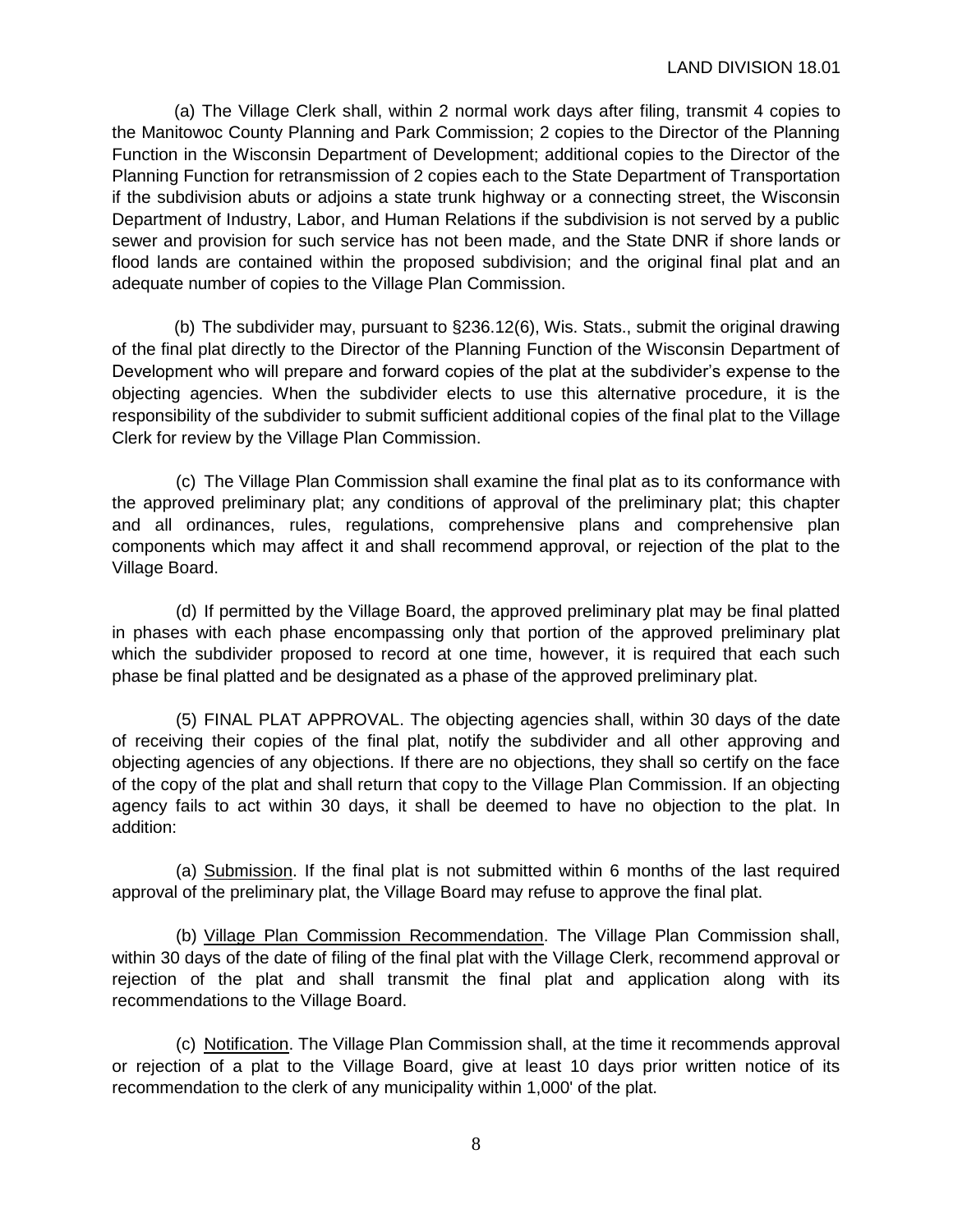(d) Approval or Rejection. The Village Board shall, within 60 days of the date of filing the original final plat with the Village Clerk, approve or reject such plat unless the time is extended by agreement with the subdivider. If the plat is rejected, the reasons shall be stated in the minutes of the meeting and a written statement of the reasons forwarded to the subdivider.

(e) Failure of Board to Take Action. Failure of the Village Board to take action on the plat within 60 days, the time having not been extended and no unsatisfied objections having been filed, and all fees payable by the subdivider having been paid, the plat shall be deemed approved.

(f) Recordation. After the final plat has been approved by the Village Board and required improvements either installed or a contract and sureties insuring their installation is filed, the Village Clerk shall cause the certificate inscribed upon the plat attesting to such approval to be duly executed and the Village Clerk shall record the plat with the County Register of Deeds. The Register of Deeds shall not record the plat unless it is offered within 30 days from the date of the last approval.

(g) Copies. The subdivider shall file copies of the recorded final plat with the Village Clerk for distribution to the Village Engineer, Building Inspector, Assessor, and other affected departments for their files.

(6) REPLAT. When it is proposed to replat a recorded subdivision, or part thereof, so as to change the boundaries of a recorded subdivision, or part thereof, the subdivider or person wishing to replat shall vacate or alter the recorded plat as provided in §§236.40—236.44, Wis. Stats. The subdivider, or person wishing to replat, shall then proceed as specified in subs. (1)— (5).

The Village Clerk shall schedule a public hearing before the Village Plan Commission when a preliminary plat of a replat of lands within the Village or its extraterritorial jurisdictional limits is filed, and shall cause notices of the proposed replat and public hearing to be mailed to the owners of all properties within the limits of the exterior boundaries of the proposed replat and to the owners of all properties within 200' of the exterior boundaries of the proposed replat.

(7) MINOR LAND DIVISION (CERTIFIED SURVEY MAP). When it is proposed to divide land into at least 2 but not more than 4 parcels or building sites; or when it is proposed to create by land division not more than 4 parcels or building sites within a recorded subdivision plat without changing the exterior boundaries of a block, lot or outlot; or when it is proposed to divide any number of parcels greater than E**/2** acres in size (thus not constituting a "subdivision" as defined in §18.09 of this chapter), the subdivider may subdivide by use of a certified survey map. The certified survey map shall include all parcels of land 5 acres or less in area and may, at the owner's discretion, include any other parcels containing more than 5 acres. The subdivider shall prepare the certified survey map in accordance with this chapter and shall file sufficient copies of the map and the letter of application with the Village Clerk at least 30 days prior to the meeting of the Village Plan Commission at which action is desired.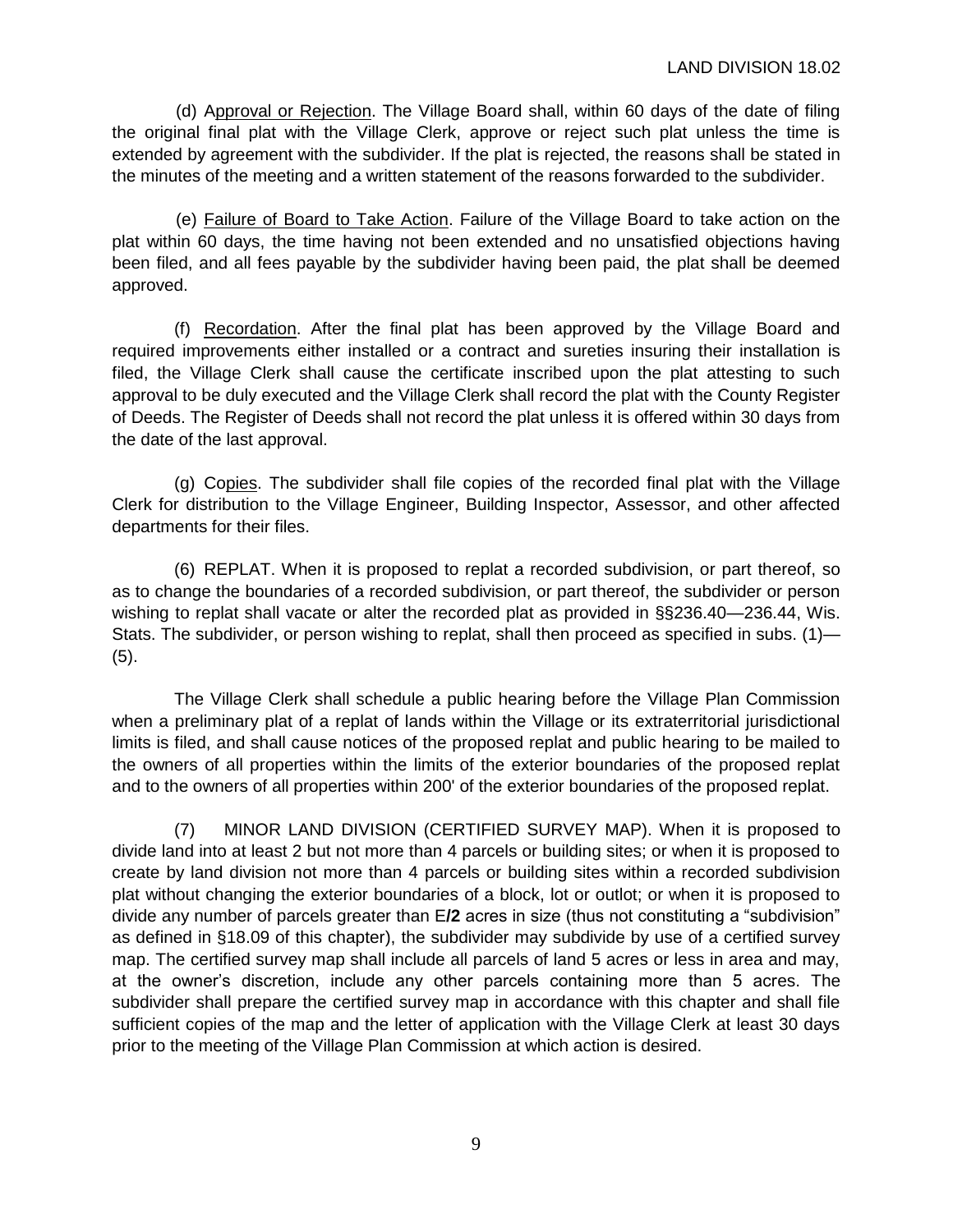(a) Pre-application Conference. Pre-application conference similar to the consultation suggested in §18.02(1) of this chapter is recommended. A preliminary certified survey map may be required when the division provides for land to be dedicated to the public.

(b) Copies to Plan Commission. The Village Clerk shall, within 2 normal work days after filing, transmit the copies of the map and letter of application to the Village Plan Commission.

(c) Recommendations. The Village Clerk shall transmit a copy of the map to all affected Village boards, commissions, or departments for their review and recommendations concerning matters within their jurisdiction. Their recommendations shall be transmitted to the Village Plan Commission within 30 days from the date the map is filed. The map shall be reviewed by the Village Plan Commission for conformance with this chapter and all ordinances, rules, regulations, comprehensive plans, comprehensive plan components, and neighborhood plans.

(d) Plan Commission Recommended Approval or Rejection. The Village Plan Commission shall, within 30 days from the date of filing of the map, recommend approval, conditional approval, or rejection of the map, and shall transmit the map along with its recommendations to the Village Board.

(e) Village Board Approval or Rejection. The Village Board shall approve, approve conditionally, and thereby require resubmission of a corrected map, or reject such map within 60 days from the date of filing of the map unless the time is extended by agreement with the subdivider. If the map is rejected, the reason shall be stated in the minutes of the meeting and a written statement forwarded to the subdivider. If the map is approved, the Village Board shall cause the Village Clerk to so certify on the face of the original map and return the map to the subdivider.

(f) Recordation. After the certified survey map has been approved by the Village Board, the Village Clerk shall cause the certificate to be inscribed upon the map attesting to such approval and the Village Clerk shall record the map with the County Register of Deeds. The Register of Deeds shall not record the map unless it is offered within 30 days from the date of the last approval.

(g) Copies. The subdivider shall file 5 copies of the certified survey map with the Village Clerk for distribution to the Village Engineer, Building Inspector, Assessor, and other affected departments for their files.

(8) REVIEW AND APPROVAL OF EXTRATERRITORIAL PLATS AND CERTIFIED SURVEY MAPS. When it is proposed to divide lands located in the unincorporated area within *lVz* miles of the corporate limits of the Village, the subdivider shall proceed as specified in subs. (1)—(7) of this section, with the following exceptions or additions: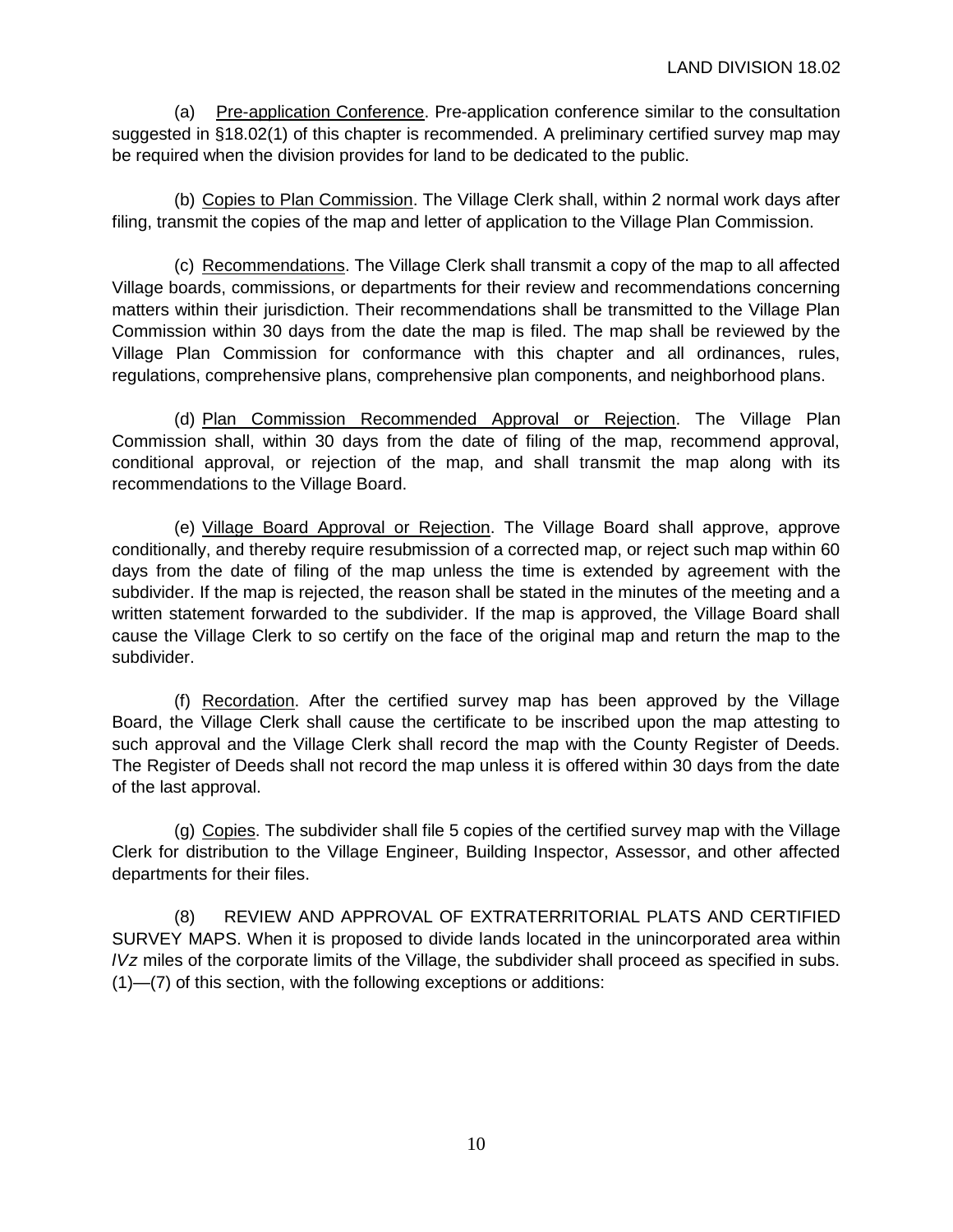(a) Transmittal Responsibility. The Town Clerk, or County Planning, Zoning, and Sanitation Department, to whomever the plat or Certified survey map is first submitted, shall be responsible for transmitting copies of the plat or map to designated objecting agencies unless the subdivider has specifically requested that the Village assume the responsibility of transmitting all review copies. The subdivider shall specify in his letter of application to whom the original application was submitted.

(b) Improvement and Design Requirements. If the extraterritorial plat or certified survey map contains lands located within the adopted sanitary sewer service area of the Village, the subdivider shall comply with all of the improvement requirements of §18.06 of this chapter and with all of the design requirements of §18.05 of this chapter. If the extraterritorial plat or certified survey map does not contain lands located within the Village's sanitary sewer service area, the subdivider shall comply with all of the design requirements of §18.05 of this chapter.

(9) CONDOMINIUM PLATS. A condominium plat prepared pursuant to §703.11, Wis. Stats., shall be reviewed in the same manner as a subdivision plat as set forth in §18.03 of this chapter.

18.03 **PLATS**. (1) PRELIMINARY PLATS, (a) General. A preliminary plat shall be required for all subdivisions and shall be based upon a survey by a registered land surveyor and the plat prepared on tracing cloth, reproducible drafting film, or paper of good quality at a map scale of not more than 100' to the inch and shall show correctly on its face the following information:

- 1. Title or name under which the proposed subdivision is to be recorded. Such title shall not be the same or similar to a previously approved and recorded plat, unless it is an addition to a previously recorded plat and is so stated on the plat;
- 2. Property location of the proposed subdivision by: government lot, quartersection, township, range, county, and state;
- 3. General location sketch showing the location of the subdivision within the U.S. Public Land Survey section;
- 4. Date, graphic scale and north arrow;
- 5. Names and addresses of the owner, subdivider, and land surveyor preparing the plat;
- 6. Entire area contiguous to the proposed plat owned or controlled by the subdivider shall be included on the preliminary plat even though only a portion of said area is proposed for immediate development. The Village Plan Commission may waive this requirement where it is unnecessary to fulfill the purposes and intent of the chapter and severe hardship would result from strict application thereof.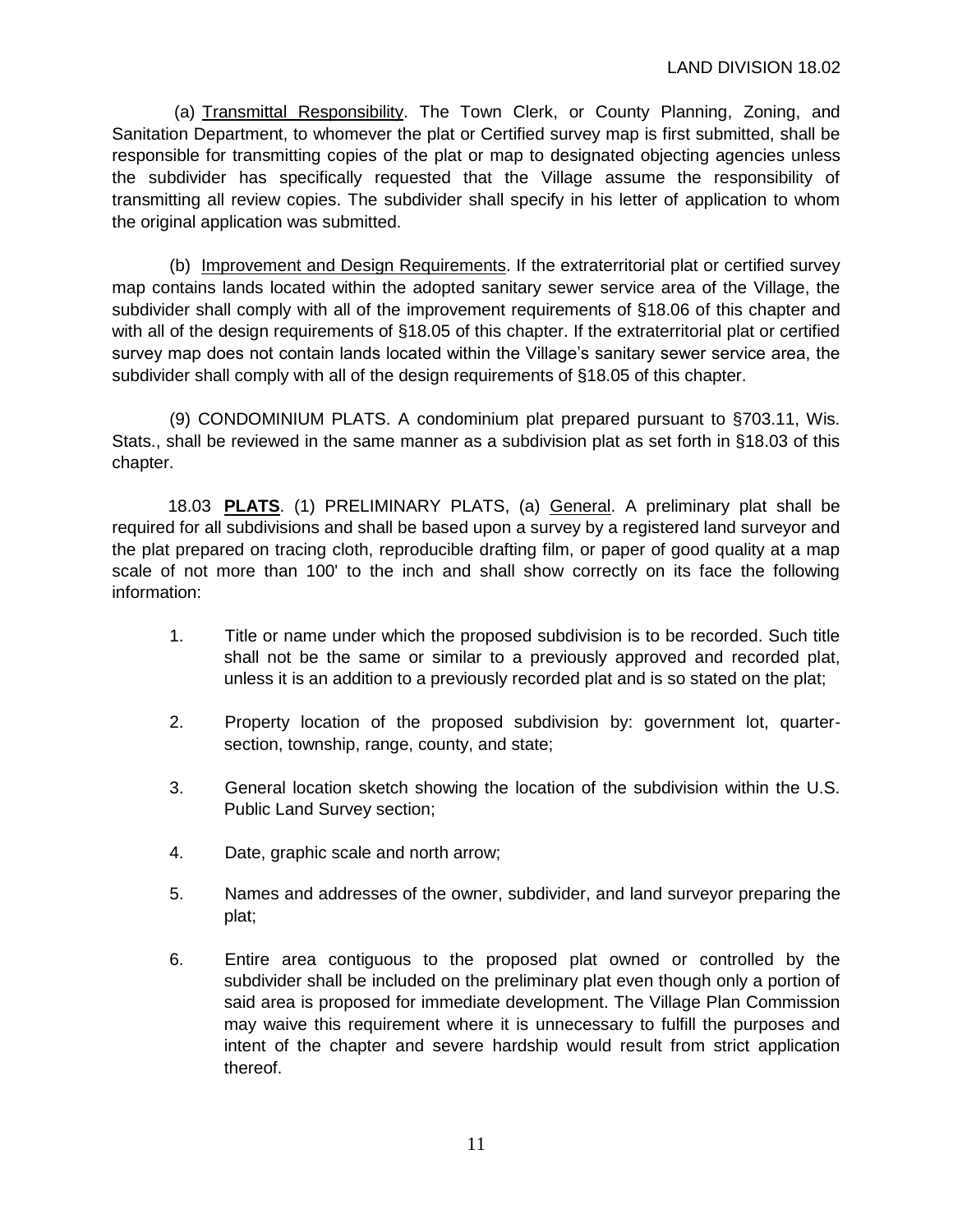(a) Plat Data. All preliminary plats shall show the following:

- 1. Exact length and bearing of the exterior boundaries of the proposed subdivision referenced to a corner established in U.S. Public Land Survey and the total acreage encompassed thereby;
- 2. Existing and proposed contours at vertical intervals of not more than *2'* where the slope of the ground surface is less than 10%, and of not more than 5' where the slope of the ground surface is 10% or more, Elevations shall be marked on such contours based on National Geodetic Vertical Datum of 1929 (mean sea level);
- 3. Water elevations of adjoining lakes and streams at the date of the survey and approximate high and low water elevations, all referred to mean sea level (1929) datum;
- 4. Floodplain limits and the contour line lying a vertical distance of 2' above the elevation of the 100-year recurrence interval flood, or where such data is not available, 5' above the elevation of the maximum flood of record;
- 5. Location, right-of-way width and names of all existing streets, alleys, or other public ways, easements, railroad and utility rights-of-way and all section and quarter section lines within the exterior boundaries of the plat or immediately adjacent thereto;
- 6. Type, width, and elevation of any existing street pavements within the exterior boundaries of the plat or immediately adjacent thereto together with any legally established centerline elevations, all to mean sea level (1929) datum;
- 7. Location and names of any adjacent subdivisions, parks, and cemeteries and owners of record of abutting unplatted lands;
- 8. Location, size, and invert elevation of any existing sanitary or storm sewers, culverts, and drain pipes, the location of manholes, catch basins, hydrants, power and telephone poles, and the location and size of any existing water and gas mains within the exterior boundaries of the plat or immediately adjacent thereto. If no sanitary or storm sewers or water mains are located on, or immediately adjacent to, the land being platted, the nearest such sewers or water mains which might be extended to serve such lands shall be indicated by their direction and distance from the nearest exterior boundary of the plat and their size and invert elevations.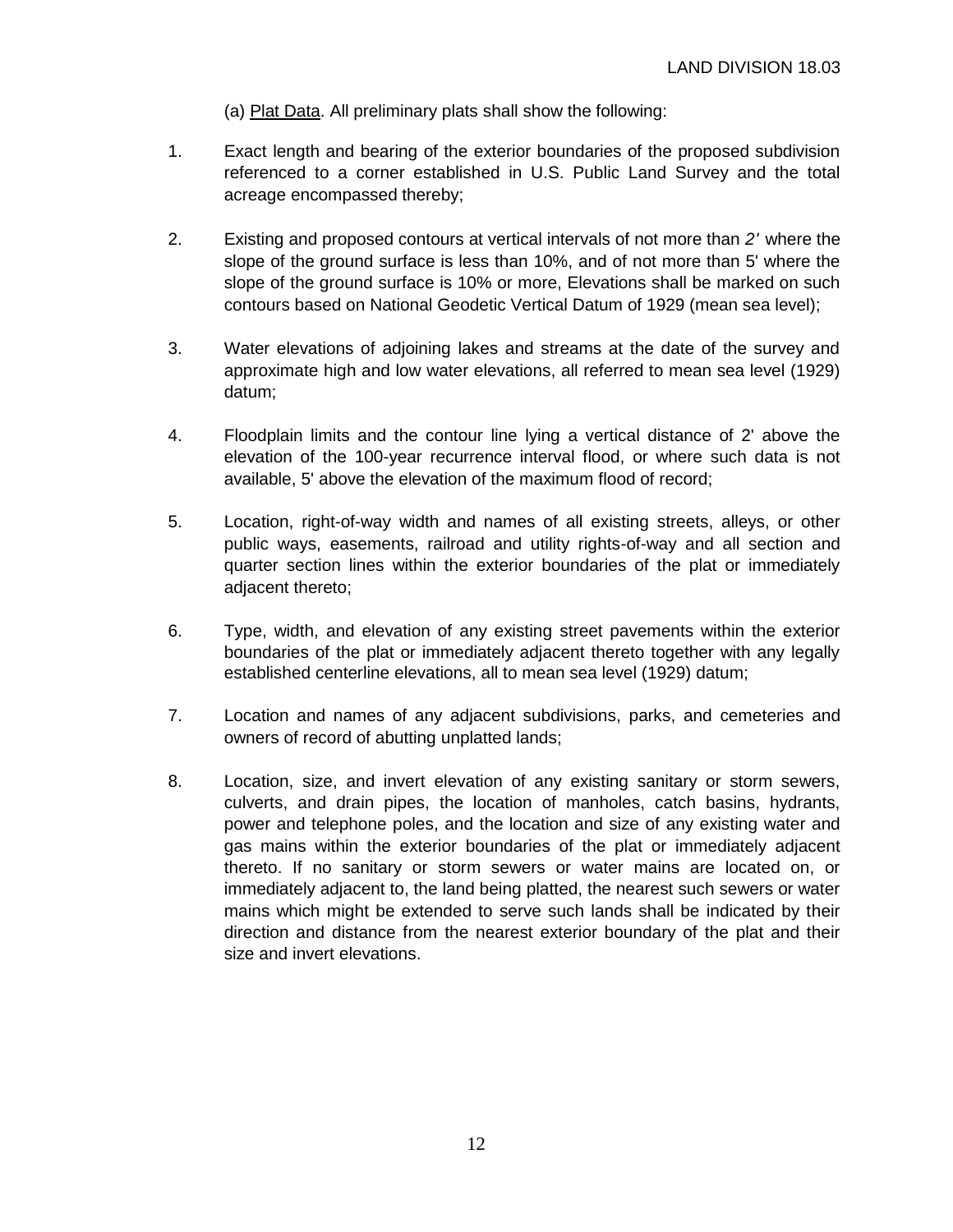## LAND DIVISION 18.03

- 9. Locations of all existing property boundary lines, structures, drives, streams and watercourses, marshes, rock outcrops, wooded areas, railroad tracks and other similar significant natural or manmade features within the tract being subdivided or immediately adjacent thereto;
- 10. Location, width, and names of all proposed streets and public rights- of-way such as alleys and easements;
- 11. Approximate dimensions of all lots together with proposed lot and block numbers;
- 12. Location and approximate dimensions and size of any sites to be reserved or dedicated for parks, playgrounds, drainage ways, or other public use or which are to be used for group housing, shopping centers, church sites, or other private uses not requiring lotting;
- 13. Approximate radii of all curves;
- 14. Existing zoning on, and adjacent to, the proposed subdivision;
- 15. Any proposed lake and stream access with a small drawing clearly indicating the location of the proposed subdivision in relation to the access;
- 16. Any proposed lake and stream improvement or relocation;
- 17. Soil type, slope, and boundaries as shown on the detailed operational soil survey maps prepared by the U.S. Soil Conservation Service.
- 18. Location of soil boring tests, where required by §ILHR 85.06, Wis. Adm. Code, made to a depth of 6', unless bedrock is at a lesser depth. The number of such tests shall be adequate to portray the character of the soil and the depths of bedrock and groundwater from the natural undisturbed surface. To accomplish this purpose, a minimum of one test per 3 acres shall be made initially. The results of such tests shall be submitted along with the preliminary plat;
- 19. Location of soil percolation tests where required by §ILHR 85.06, Wis. Adm. Code, taken at the location and depth in which soil absorption waste disposal systems are to be installed. The number of such tests initially made shall not be less than one test per 3 acres or one test per lot, whichever is greater. The results of such tests shall be submitted along with the preliminary plat.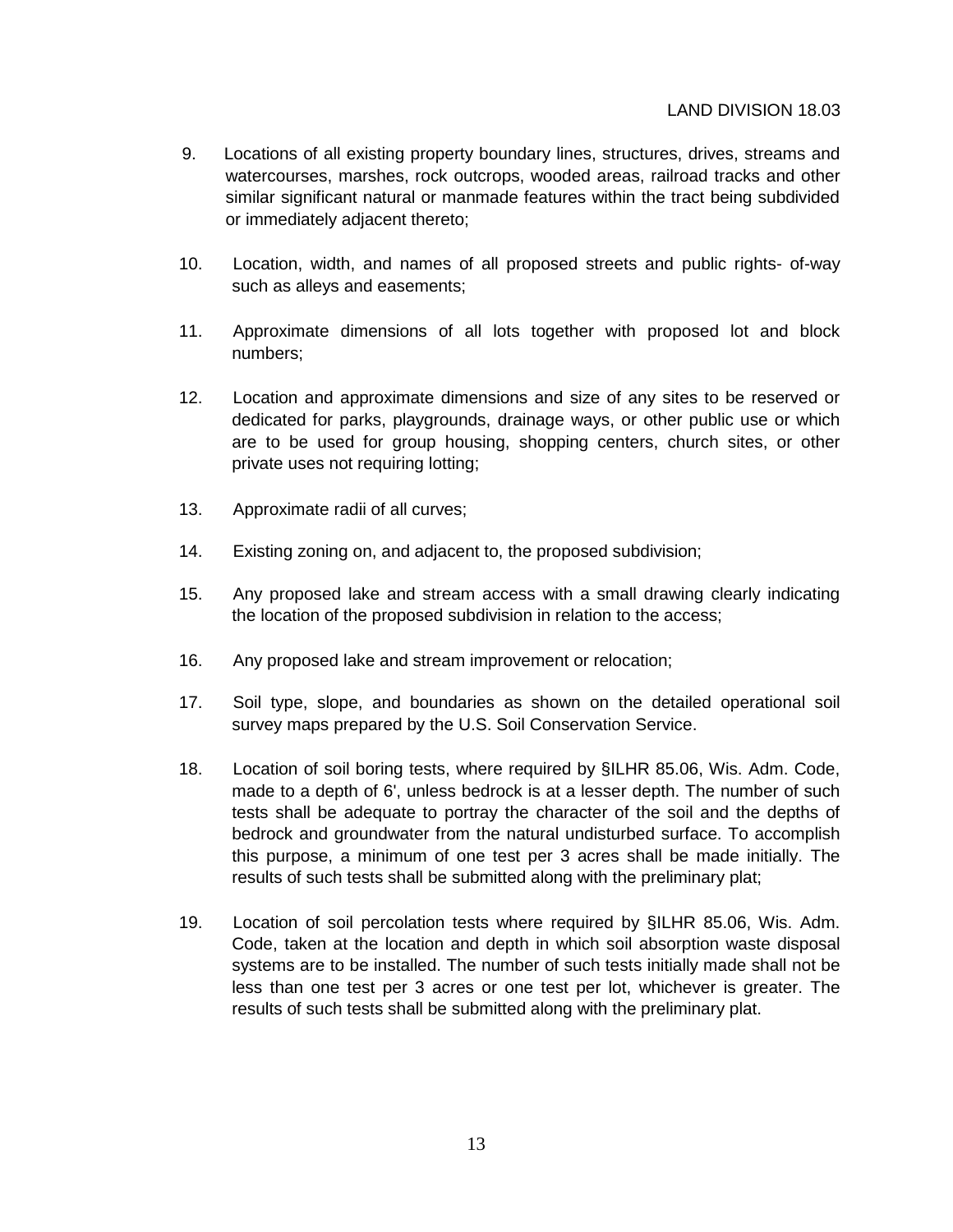#### LAND DIVISION 18.03

(b) Street Plans and Profiles. The Village Plan Commission, upon the recommendation of the Village Engineer, may require that the subdivider provide street plans and profiles showing existing ground surface, proposed and established street grades, including extensions for a reasonable distance beyond the limits of the proposed subdivision when requested. All elevations shall be based upon National Geodetic Vertical Datum (NGVD), and plans and profiles shall meet the approval of the Village Engineer.

(c) Testing. The Village Plan Commission, upon the recommendation of the Village Engineer, may require that borings and soundings be made in specified areas to ascertain subsurface soil, rock, and water conditions, including depth to bedrock and depth to groundwater table. The Village does not guarantee, warrant, or represent that only those soils tested and shown to be unsuited for specific uses are the only unsuited soils within the Village and thereby asserts that there is no liability on the part of the Village Board of Trustees, its agencies, or employees for sanitation problems or structural damages that may occur as a result of reliance upon, and conformance with, this chapter. Where the subdivision will not be served by public sanitary sewer service, the provisions of Ch. ILHR 85, Wis. Adm. Code shall be complied with; and the appropriate data submitted with the preliminary plat.

(d) Soil and Water Conservation. The Village Plan Commission, upon the recommendation of the Village Engineer, after determining from a review of the preliminary plat, that the soil, slope, vegetation, and drainage characteristics of the site are such as to require substantial cutting, clearing, grading, and other earthmoving operations in the development of the subdivision or otherwise entail a severe erosion hazard, shall require the subdivider to provide soil erosion and sedimentation control plans and specifications. Such plans shall generally follow the guidelines and standards set forth in the U.S. Conservation Service Technical Guide and shall be in accordance with standards set forth in §18.07(4) of this chapter.

(e) Covenants. The Village Plan Commission shall require submission of a draft of protective covenants, where a covenant is proposed, whereby the subdivider intends to regulate land use in the proposed subdivision and otherwise protect the proposed development. The covenants shall be subject to the review and the approval of the Village Attorney as to form.

(f) Affidavit. The surveyor preparing the preliminary plat shall certify on the face of the plat that it is a correct representation of all existing land divisions and features and that he has fully complied with the provisions of this chapter.

(2) FINAL PLAT

(a) General. A final plat prepared by a registered land surveyor shall be required for all subdivisions. It shall comply in all respects with the requirements of §236.20, Wis. Stats.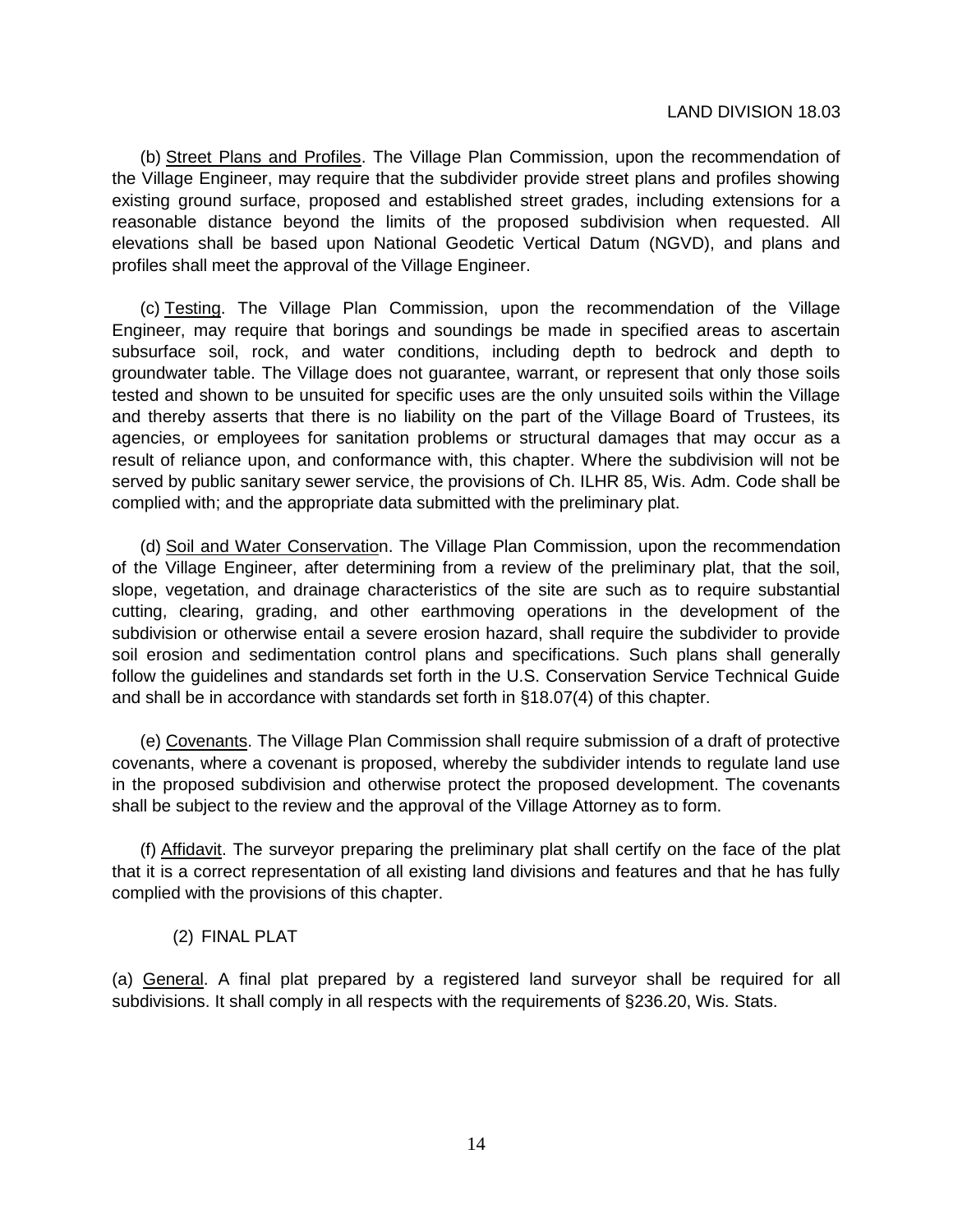(b) Additional Information. The plat shall show correctly on its face, in addition to the information required by §236.20, Wis. Stats., the following:

- 1. Utility and/or drainage easements;
- 2. All lands reserved for future public acquisition or reserved for the common use of property owners within the plat;
- 3. Special restrictions required by the Village Plan Commission relating to access control along public ways or to the provision of planting strips.

(c) Deed Restrictions. The Village Plan Commission may require that deed restrictions be filed with the final plat and shall be recorded with the approved plat.

(d) Survey Accuracy. The Village Engineer shall examine all final plats within the Village and may make, or cause to be made by a registered land surveyor under the supervision or direction of the Village Engineer, field checks for the accuracy and closure of survey, the proper kind and location of monuments and the legibility and completeness of the drawing. In addition:

- 1. Maximum error of closure before adjustment of the survey of the exterior boundaries of the subdivision shall not exceed, in horizontal distance or position, the ratio of one part in 10,000, nor in azimuth, of 4 seconds of arc per interior angle. If field measurements exceed this maximum, new field measurements shall be made until a satisfactory closure is obtained. When a satisfactory closure of the field measurements has been obtained, the survey of the exterior boundary shall be adjusted to form a closed geometric figure.
- 2. Where the plat is located within a U.S. Public Land Survey quarter-section the comers of which have been relocated, monumented, and coordinated by the Village, the tie required by §236.20(3) (b), Wis. Stats., shall be expressed in terms of grid bearing and distance; and the material of the monument marking the relocated section or quarter corner to which the plat is tied shall be indicated on the plat. The grid bearing and distance of the tie shall be determined by a closed survey meeting the error of closure herein specified for the survey of the exterior boundaries of the subdivision.
- 3. The Village Board shall receive the results of the Village Engineer's examination prior to approving the final plat.

(e) Surveying and Monumenting. All final plats shall meet all the surveying and monumenting requirements of §236.15, Wis. Stats.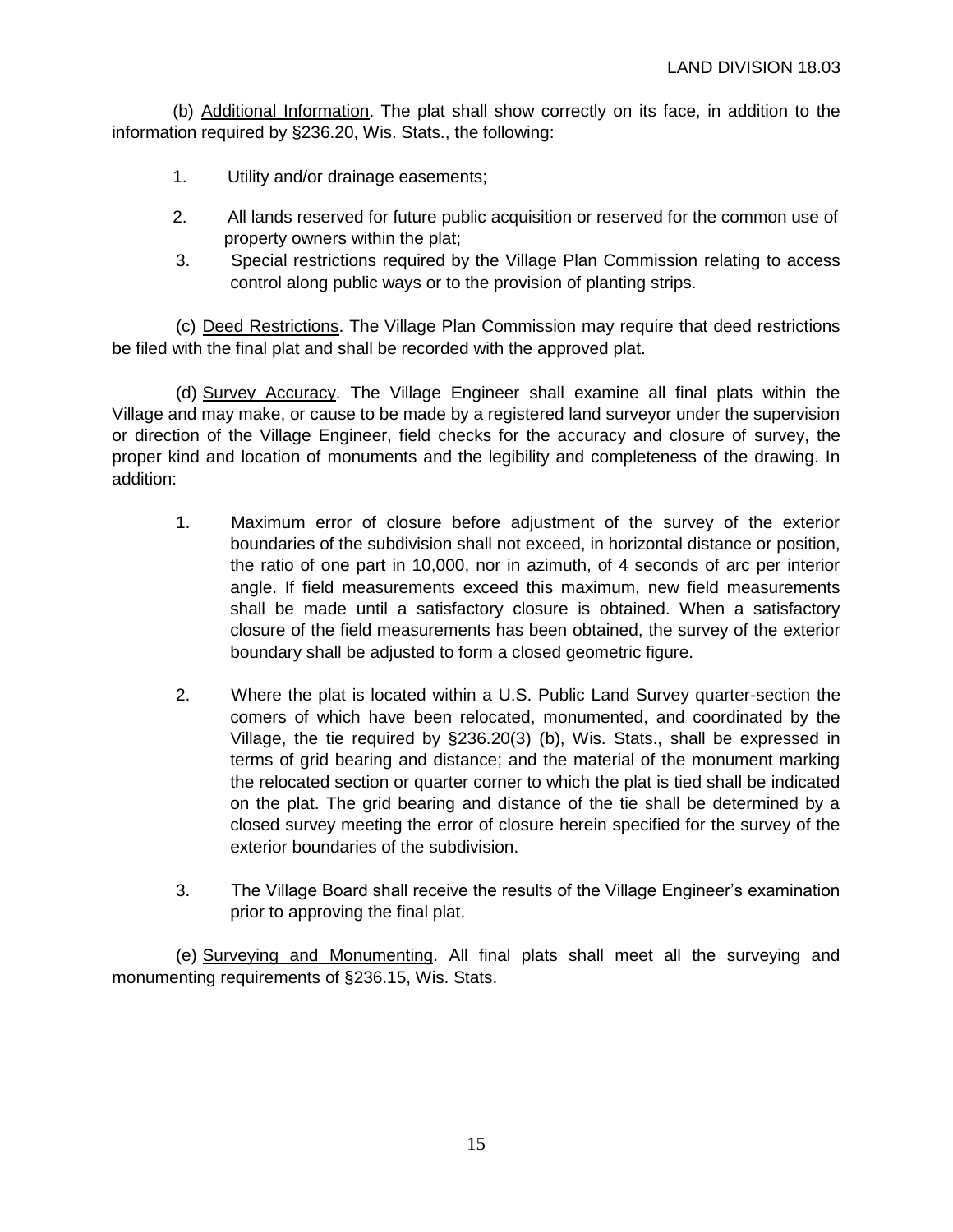(f) State Plane Coordinate System. Where the plat is located within a U. S. Public Land Survey quarter-section the corners of which have been relocated, monumented, and coordinated by the Village, the plat shall be tied directly to one of the sections or quarter corners so relocated, monumented, and coordinated. The exact grid bearing and distance of such tie shall be determined by field measurements, and the material and Wisconsin State Plane Coordinates of the monument marking the relocated section or quarter corner to which the plat is tied shall be indicated on the plat. All distances and bearings shall be referenced to the Wisconsin Coordinate System, South Zone.

(g) Certificates. All final plats shall provide all the certificates required by §236.21, Wis. Stats., and, in addition, the surveyor shall certify that he has fully complied with all the provisions of this chapter.

(h) Recordation. The final plat shall only be recorded with the County Register of Deeds after the certificates of the Wisconsin Department of Development, of the Village Board, of the surveyor, and those certificates required by §236.21, Wis. Stats., are placed on the face of the plat. The plat shall be recorded by the Village Clerk within 30 days of its approval by the Village Board.

18.04 **CERTIFIED SURVEY MAP**. (1) GENERAL. A certified survey map prepared by a registered land surveyor shall be required for all minor land divisions. It shall comply in all respects with the requirements of §236.34, Wis. Stats. The minor subdivision shall comply with the design standards and improvement requirements set forth in §§18.05 and 18.06 of this chapter.

(2) REQUIRED INFORMATION. The map shall show correctly on its face, in addition to the information required by §236.34, Wis. Stats., the following:

(a) All existing structures, watercourses, drainage ditches, and other features pertinent to proper land division;

(b) Utility and/or drainage easements;

- (c) All lands reserved for future acquisition;
- (d) Date of the map;

(e) Floodplain limits and the contour line lying a vertical distance of 2' above the elevation of the 100-year recurrence interval flood, or where such data is not available, *5'* above the elevation of the maximum flood of record;

- (f) North arrow;
- (g) Graphic scale;
- (h) Name and address of the owner, subdivider, and surveyor.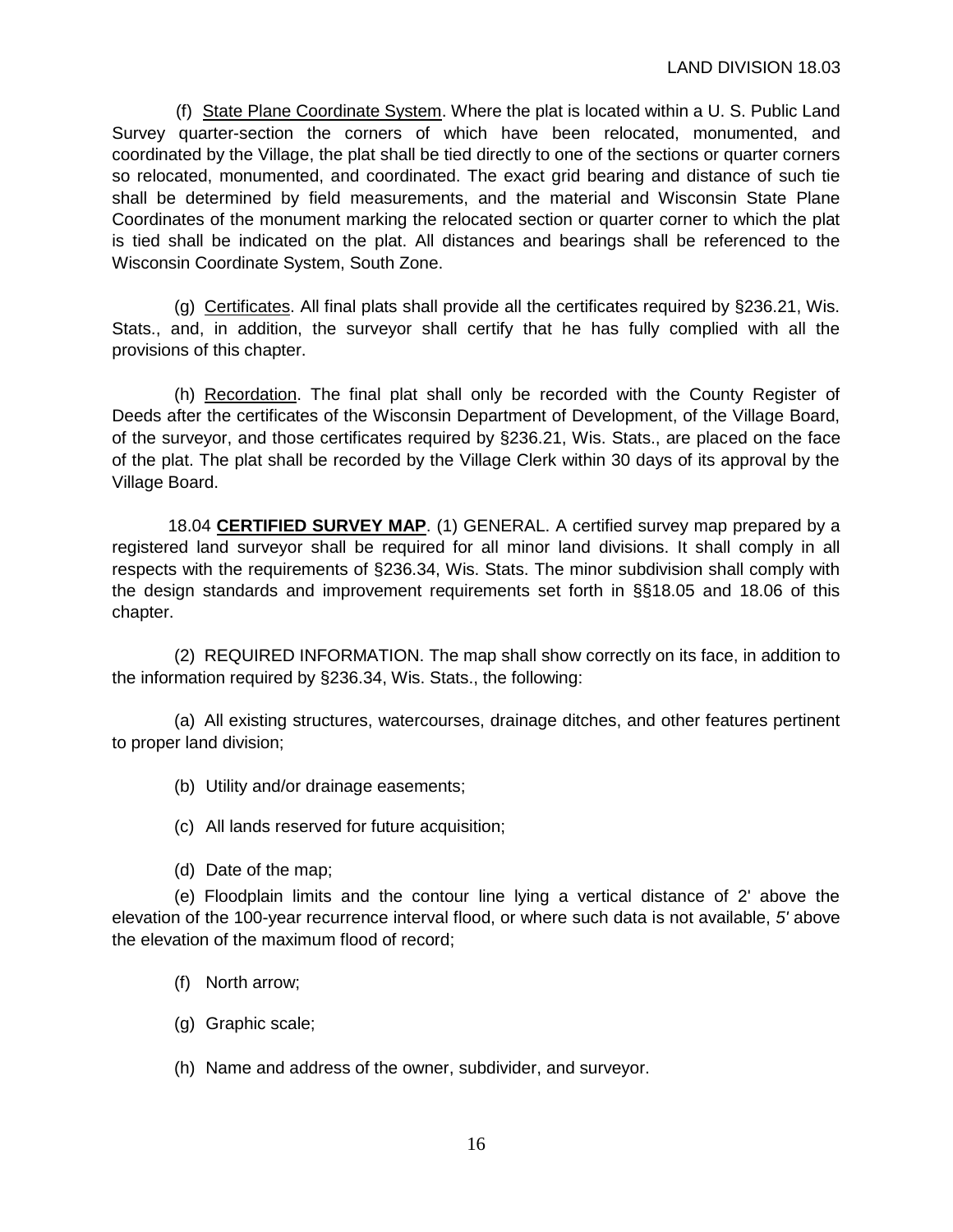## LAND DIVISION 18.04

(3) ADDITIONAL INFORMATION. The Plan Commission may require that the following additional information be provided when necessary for the proper review and consideration of the map:

(a) Existing contours at vertical intervals of not more than 2' where the slope of the ground surface is less than 10%, and not more than 5' where the slopes of the ground surface is 10% or more. Elevations shall be marked on such contours based on National Geodetic Vertical Datum (NGVD) of 1929 (mean sea level). The requirement to provide topographic data may be waived if the parcel(s) created are fully developed.

(b) Soil type, slope, and boundaries as shown on the detailed operational soil survey maps prepared by the U.S. Soil Conservation Service.

(c) Location of soil boring tests, where required by §ILHR 85.06, Wis. Adm. Code. The number of such tests shall be adequate to portray the character of the soil and the depths of bedrock and groundwater from the natural undisturbed surface. To accomplish this purpose, a minimum of one test per 3 acres shall be made initially. The results of such tests shall be submitted along with the certified survey map.

(d) Location of soil percolation tests where required by §ILHR 85.06, Wis. Adm. Code, taken at the location and depth of which soil absorption waste disposal systems are to be installed. The number of such tests initially made shall not be less than one test per 3 acres or one test per lot, whichever is greater. The results of such tests shall be submitted along with the certified survey map.

(e) The Plan Commission may require that the entire area contiguous to the land outlined in the proposed certified survey, owned or controlled by the subdivider, be included on the certified survey map even though only a portion of said area is proposed for immediate development.

(4) STATE PLANE COORDINATE SYSTEM. Where the map is located within a U.S. Public Land Survey quarter-section the corners of which have been relocated and monumented, the map shall be tied directly to 2 of the sections or quarter comers so relocated and monumented. The exact grid bearings and distance of such tie shall be determined by field measurements, and the material of the monument marking the relocated section or quarter corner to which the map is tied shall be indicated on the map.

(5) CERTIFICATES. The surveyor shall certify, on the face of the map, that he has fully complied with all the provisions on this chapter. The Village Board, after a recommendation by the reviewing agencies, shall certify its approval on the face of the map.

In addition dedication of streets and other public areas shall require the owner's certificate and the mortgagee's certificate in substantially the same form as required by §236.2l (2) (a), Wis. Stats.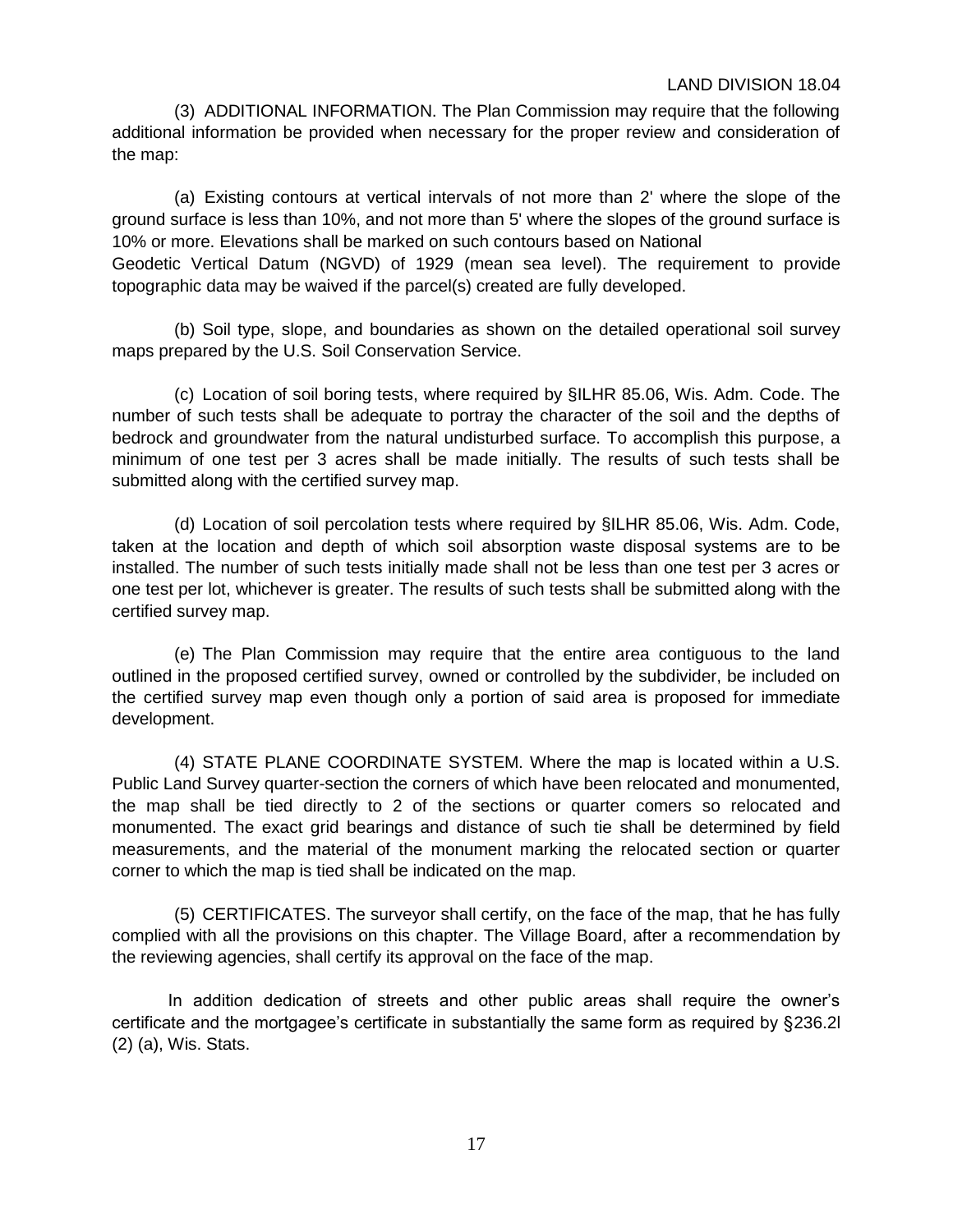(6) RECORDATION. The certified survey map shall only be recorded with the County Register of Deeds after the certificates of the Village Board and the surveyor are placed on the face of the map. The map shall be recorded by the Village Clerk within 30 days of its approval by the Village Board.

18.05 **DESIGN STANDARDS**. (1) STREET ARRANGEMENT. In any new subdivision, the street layout shall conform to the arrangement, width, and location indicated on the official map, County jurisdictional highway system plan, comprehensive plan, or plan component, or precise neighborhood unit development plan of the Village. In areas for which such plans have not been completed, the street layout shall recognize the functional classification of the various types of streets and shall be developed and located in proper relation to existing and proposed streets, to the topography, to such natural features as streams, to streams and tree growth, to public convenience and safety, to the proposed use of the land to be served by such streets, and to the most advantageous development of adjoining areas. The subdivision shall be designed so as to provide each lot with satisfactory access to a public street. In addition:

(a) Arterial Streets. Arterial streets, as hereafter defined, shall be arranged so as to provide ready access to centers of employment, centers of governmental activity, community shopping areas, community recreation, and points beyond the boundaries of the community. They shall also be properly integrated with, and related to, the existing and proposed system of major streets and highways and shall be, insofar as practicable, continuous and in alignment with existing or planned streets with which they are to connect.

(b) Collector Streets. Collector streets, as hereafter defined, shall be arranged so as to provide ready collection of traffic from residential areas and conveyance of this traffic to the major street and highway system and shall be properly related to the mass transportation system, to special traffic generators such as schools, churches, and shopping centers and other concentrations of population and to the major streets to which they connect.

(c) Minor Streets. Minor streets, as hereafter defined, shall be arranged to conform to the topography, to discourage use by through traffic, to permit the design of efficient storm and sanitary sewerage systems, and to require the minimum street area necessary to provide safe and convenient access to abutting property.

(d) Proposed Streets. Proposed streets shall extend to the boundary lines of the tract being subdivided unless prevented by topography or other physical conditions or unless, in the opinion of the Village Plan Commission, such extension is not necessary or desirable for the coordination of the layout of the subdivision or for the advantageous development of the adjacent tracts.

(e) Arterial Street and Highway Protection. Whenever the proposed subdivision contains, or is adjacent to, an arterial street or highway, adequate protection of residential properties, limitation of access and separation of through and local traffic shall be provided by reversed frontage, with screen planting contained in a non-access reservation along the rear property line, or by the use of frontage streets.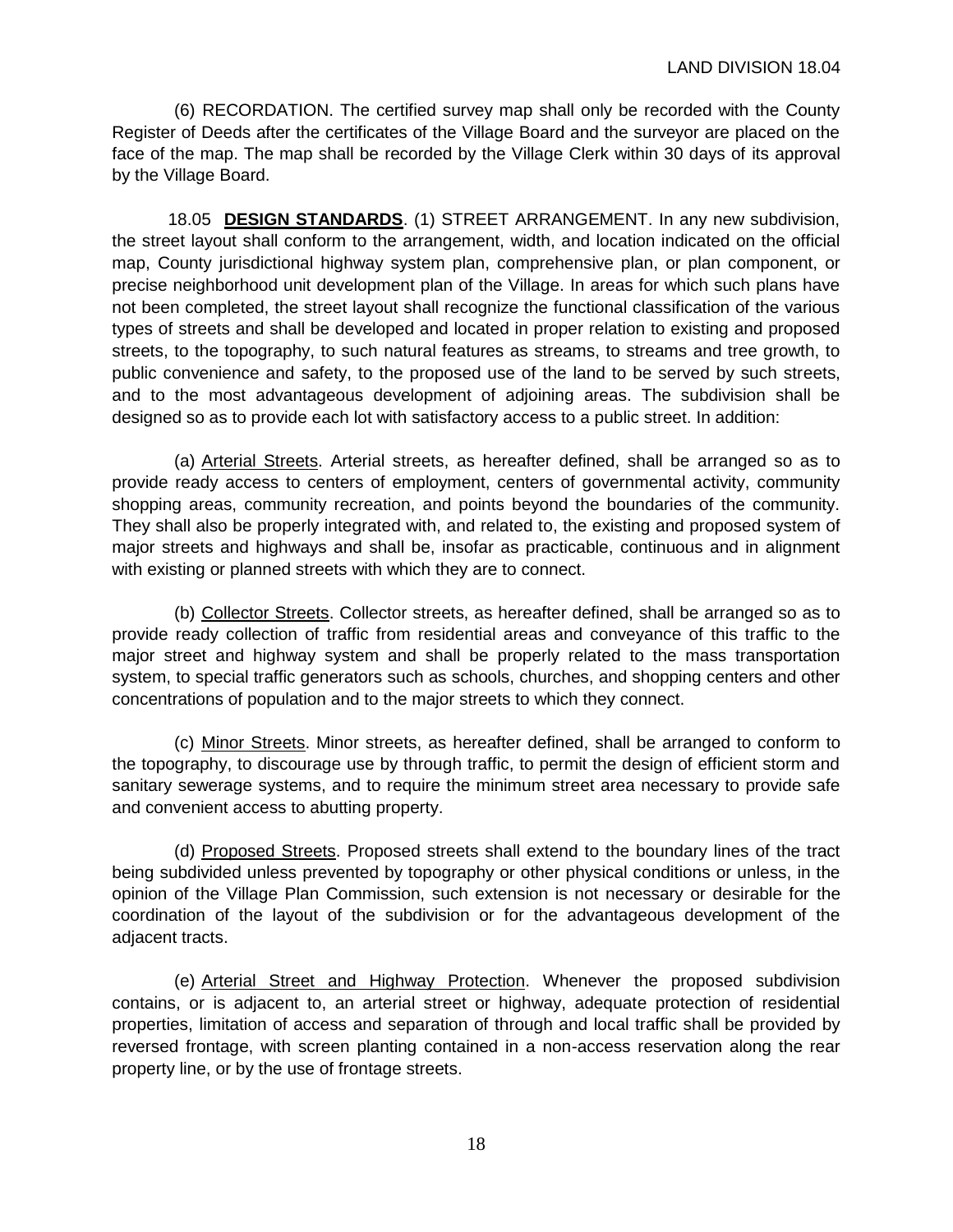(f) Stream or Lake Shores. Stream or lake shores shall have a minimum of 60' of public access platted to the low water mark at intervals of not more than '/**2**-mile as required by §236.16(3), Wis. Stats.

(g) Reserve Strips. Reserve strips shall not be provided on any plat to control access to streets or alleys, except where control of such strips is placed with the Village under conditions approved by the Village Plan Commission.

(h) Alleys. Alleys shall be provided in commercial and industrial areas for off-street loading and service unless otherwise required by the Village Plan Commission, but shall not be approved in residential districts. Dead end alleys shall not be approved, and alleys shall not connect to an arterial street.

(i) Street Names. Street names shall not duplicate or be similar to existing street names elsewhere in the Village, and existing street names shall be projected wherever possible. One street name in a subdivision may be chosen by the subdivider and other street names shall be names of past presidents of the United States.

(2) LIMITED ACCESS HIGHWAY AND RAILROAD RIGHT-OF-WAY TREATMENT. Whenever the proposed subdivision contains or is adjacent to a limited access highway or railroad right-of-way, the design shall provide the following treatment:

(a) When lots within the proposed subdivision back upon the right-of-way of an existing or proposed limited access highway or a railroad, a planting strip, at least 20' in depth, shall be provided adjacent to the highway or railroad in addition to the normal lot depth. This strip shall be a part of the platted lots, but shall have the following restriction lettered on the face of the plat: "This strip reserved for the planting of trees and shrubs, the building of structures hereon is prohibited."

(b) Commercial and industrial properties shall have provided, on each side of the limited access highway or railroad, streets approximately parallel to, and at a suitable distance from, such highway or railroad for the appropriate use of the land between such streets and highway or railroad.

(c) Streets parallel to a limited access highway or railroad right-of-way, when intersecting a major street and highway or collector street which crosses said railroad or highway, shall be located at a minimum distance of 250' from said highway or railroad right-ofway. Such distance, where desirable and practicable, shall be determined with due consideration of the minimum distance required for the future separation of grades by means of appropriate approach gradients.

(d) Minor streets immediately adjacent and parallel to railroad rights-of-way shall be avoided, and location of minor streets immediately adjacent to arterial streets and highways and to railroad rights-of-way shall be avoided in residential areas.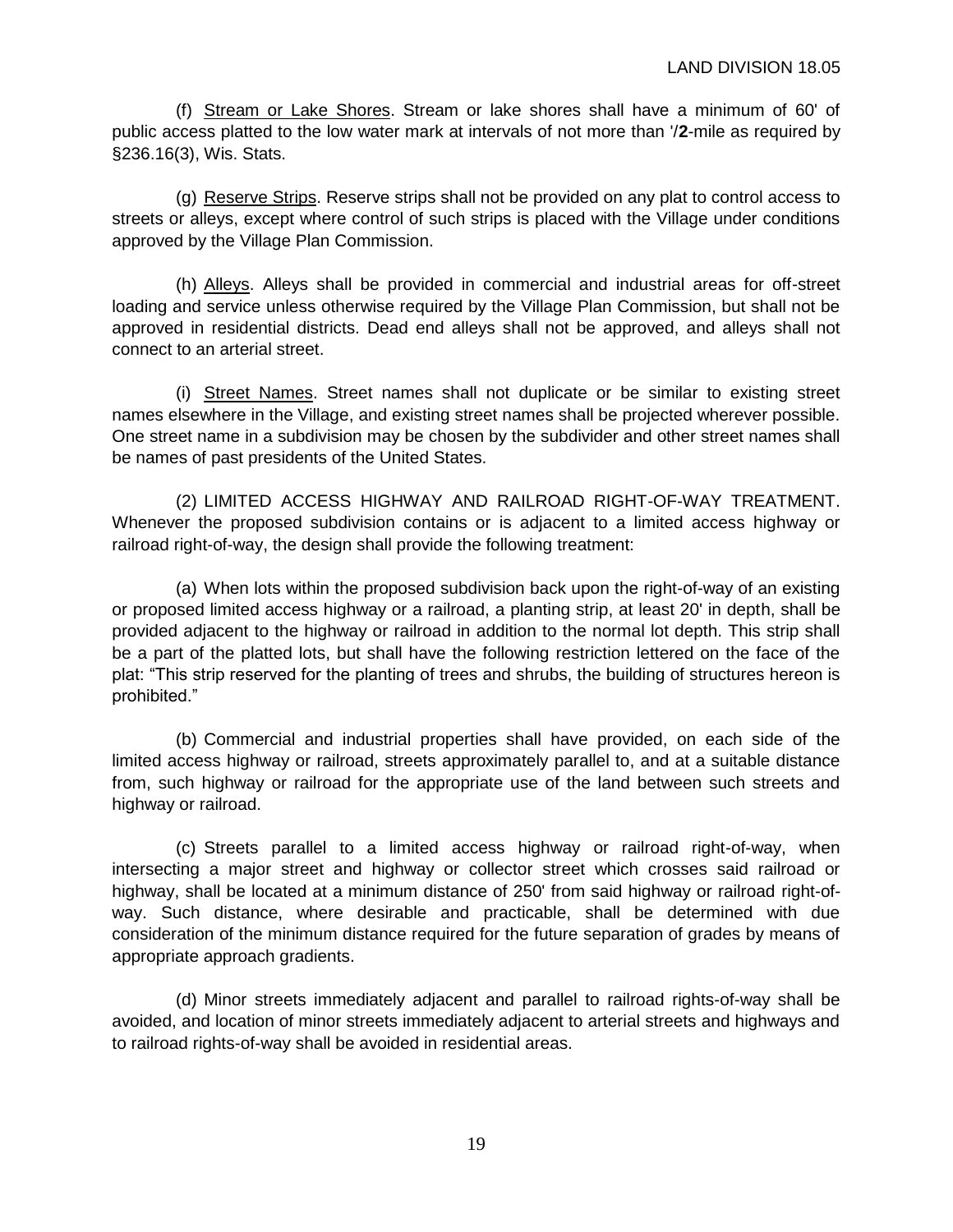(3) STREET AND PEDESTRIAN WAY DESIGN STANDARDS. The minimum right-ofway and roadway width of all proposed streets shall be as specified by the comprehensive plan, comprehensive plan component, official map, neighborhood development study; or jurisdictional highway system plan; or if no width is specified therein, the minimum widths shall be as shown on Appendix A-l, which is on file in the office of the Village Clerk. Street sections are for standard arterial streets only. Cross-sections for freeways, expressway and parkways should be based upon detailed engineering studies. In addition:

(a) Cul-de-Sac Streets. Cul-de-sac streets designed to have one end permanently closed shall not exceed 750' in length. All cul-de-sac streets designed to have one end permanently closed shall terminate in a circular turn-around having a minimum right- of-way radius of 50' and a minimum outside curb radius of 40'.

(b) Temporary Termination. Temporary termination of streets intended to be extended at a later date shall be accomplished with a temporary cul-de-sac in accordance with the standards set forth above, or by construction of a temporary "T" intersection 33' in width and 33' in length abutting the right-of-way lines of the access street on each side.

(c) Street Grades. Unless necessitated by exceptional topography subject to the approval of the Plan Commission, the maximum centerline grade of any street or public.

|   | <b>Arterial Streets</b>                                                       | 6%     |
|---|-------------------------------------------------------------------------------|--------|
| 2 | <b>Collector Streets</b>                                                      | 8%     |
| 3 | Minor streets, alleys, and frontage streets                                   | 8%     |
| 4 | Pedestrian ways, unless steps or stairs of acceptable<br>design are provided. | $10\%$ |

5. The grade of any street shall in no case exceed 8% or be less than 0.4%. Street grades shall be established wherever practicable so as to avoid excessive grading, the promiscuous removal of ground cover and tree growth, and general leveling of the topography. All changes in street grades exceeding 0.2% shall be connected by vertical curves of a minimum length equivalent in feet to 15 times the algebraic difference in the rates of grade for arterial streets, and *Vi* this minimum for all other streets.

(d) Radii of Curvature. When a continuous street centerline deflects at any one point by more than 10 degrees, a circular curve shall be introduced having a radius of curvature on said centerline of not less than the following: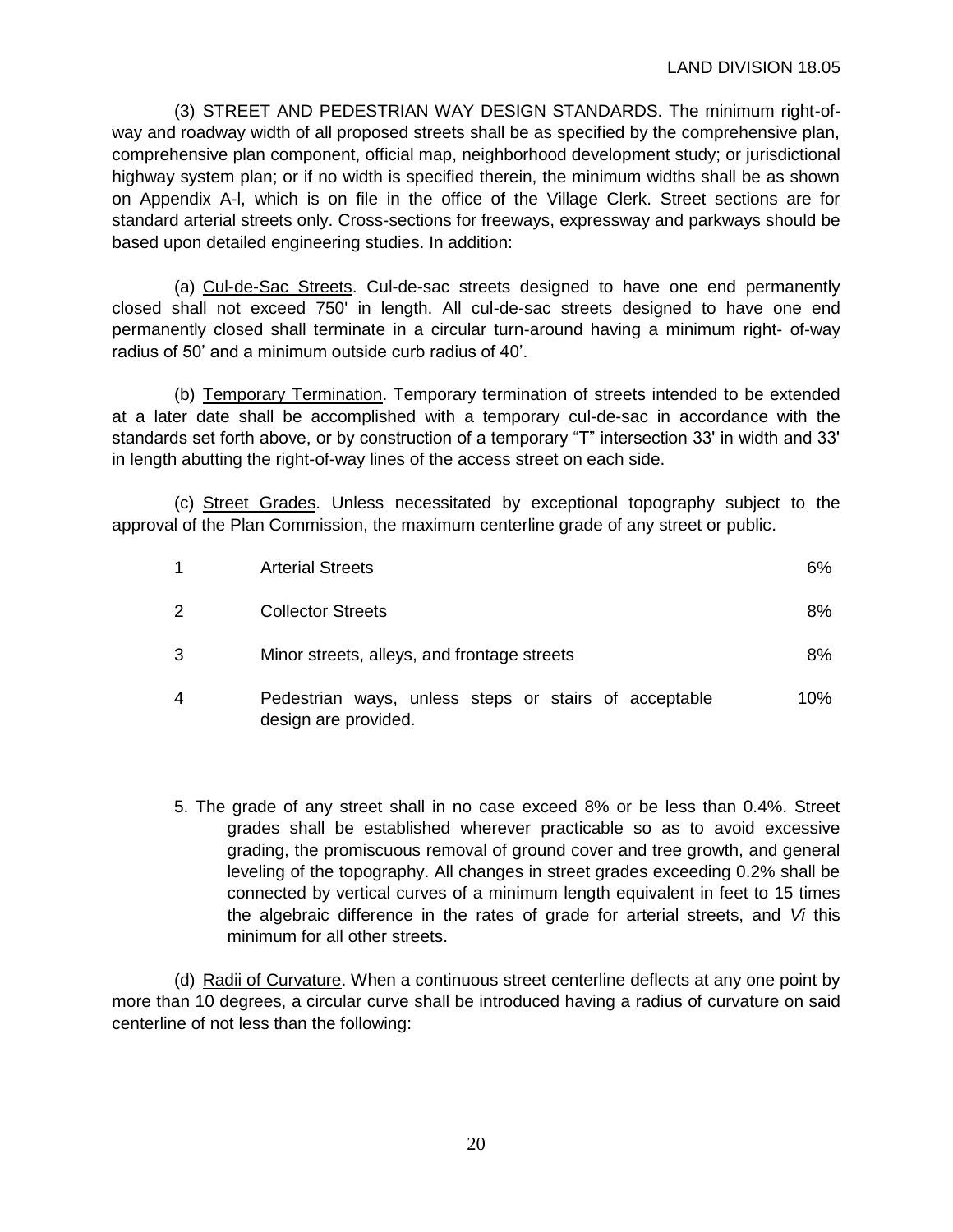A tangent at least 100' in length shall be provided between reverse curves on arterial and collector streets.

(e) Half-Streets. Where an existing dedicated or platted half-street is adjacent to the tract being subdivided, the other half of the street shall be dedicated by the subdivider. The platting of new half-streets shall not be permitted.

(4) STREET INTERSECTIONS. Streets shall intersect each other at as nearly right angles as topography and other limiting factors of good design permit. In addition:

(a) Converging Streets. The number of streets converging at one intersection shall be reduced to a minimum, preferably not more than 2.

(b) Number of Intersections. The number of intersections along major streets and highways shall be held to a minimum. Whenever practicable, the distance between such intersections shall not be less than 1,200'.

(c) Minor Streets. Minor streets shall not necessarily continue across arterial or collector streets; but if the centerlines of such minor streets approach the major streets from opposite sides within 250' of each other, measured along the centerlines of the arterial or collector street, then the location shall be so adjusted that the adjoinment across the major or collector street is continuous; and a jog is avoided.

(5) BLOCKS. The widths, lengths, and shapes of blocks shall be suited to the planned use of the land; zoning requirements; need for convenient access; control and safety of street traffic; and the limitations and opportunities of topography. In addition:

(a) Length. The length of blocks in residential areas shall not, as a general rule, be less than 600', nor more than 1,500', in length unless otherwise dictated by exceptional topography or other limiting factors of good design.

(b) Pedestrian Wavs. Pedestrian ways of not less than 10' in width may be required near the center and entirely across any block over 900' in length where deemed essential by the Village Plan Commission to provide adequate pedestrian circulation or access to schools, parks, shopping centers, churches or transportation facilities.

(c) Width. The width of blocks shall be wide enough to provide for 2 tiers of lots of appropriate depth except where otherwise required to separate residential development from through traffic. Width of lots or parcels reserved or laid out for commercial or industrial use shall be adequate to provide for off-street service and parking required by the use contemplated and the area zoning restrictions for such use.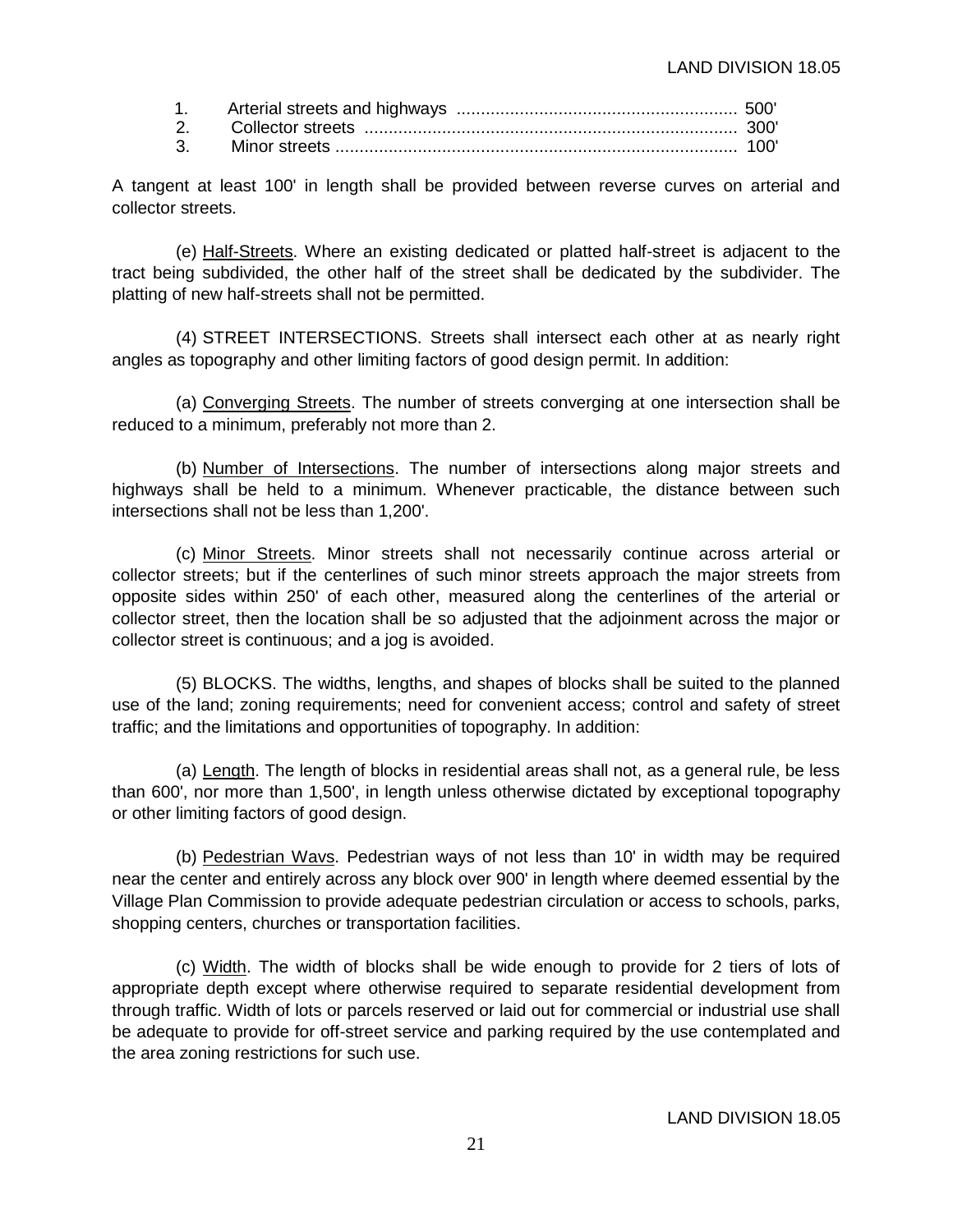(d) Utility Easements. Utility easements for electric power, cable TV, and telephone service shall, where practical, be placed on mid-block easements along rear lot lines.

(6) LOTS. The size, shape, and orientation of lots shall be appropriate for the location of the subdivision and for the development and use contemplated. The lots should be designed to provide an aesthetically pleasing building site and a proper architectural setting for the building contemplated. In addition:

(a) Lot Lines. Side lot lines shall be at right angles to straight street lines or radial to curved street lines on which the lots face. Lot lines shall follow municipal boundary lines rather than cross them.

(b) Double and Reverse Frontage. Double frontage and reverse frontage lots shall be prohibited except where necessary to provide separation of residential development from through traffic or to overcome specific disadvantages of topography and orientation.

(c) Access. Every lot shall front or abut, for a distance of at least 40', on a public cul-desac street and every other lot shall front or abut, for a distance of at least 90', on a public street.

(d) Area and Dimensions. Area and dimensions of all lots shall conform to the requirements of the Village Zoning Ordinance for the subdivisions within the Village and to the applicable town or county zoning ordinance within the Village's extraterritorial jurisdictional limits. Those building sites in the extraterritorial plat approval jurisdiction not served by a public sanitary sewerage system or other approved system shall be sufficient to permit the use of an on-site soil absorption sewage disposal system designed in accordance with Ch. ILHR 83, Wis. Adm. Code. The width and area of lots located on soils suitable for the use of an on-site soil absorption sewage disposal system shall not be less than 150' in width and 40,000 square feet in area.

(e) Depth. Depth of lots shall be a minimum of 120'. Excessive depth in relation to width shall be avoided and a proportion of 2:1 shall be considered a desirable ratio under normal conditions. Depth of lots or parcels reserved or laid out for commercial or industrial use shall be adequate to provide for off-street service and parking required by the use contemplated.

(f) Width. Width of lots shall conform to the requirements of the Village Zoning Ordinance, or other applicable ordinance, and in no case shall a lot be less than 80' in width at the building setback line.

(g) Corner Lots. Corner lots shall have an extra width of 20' to permit adequate building setbacks from side streets.

(h) Water's Edge. Lands lying between the meander line and the water's edge and any otherwise unplattable lands which lie between a proposed subdivision and the water's edge shall be included as part of lots, outlots, or public dedications in any plat abutting a lake or stream.

LAND DIVISION 18.05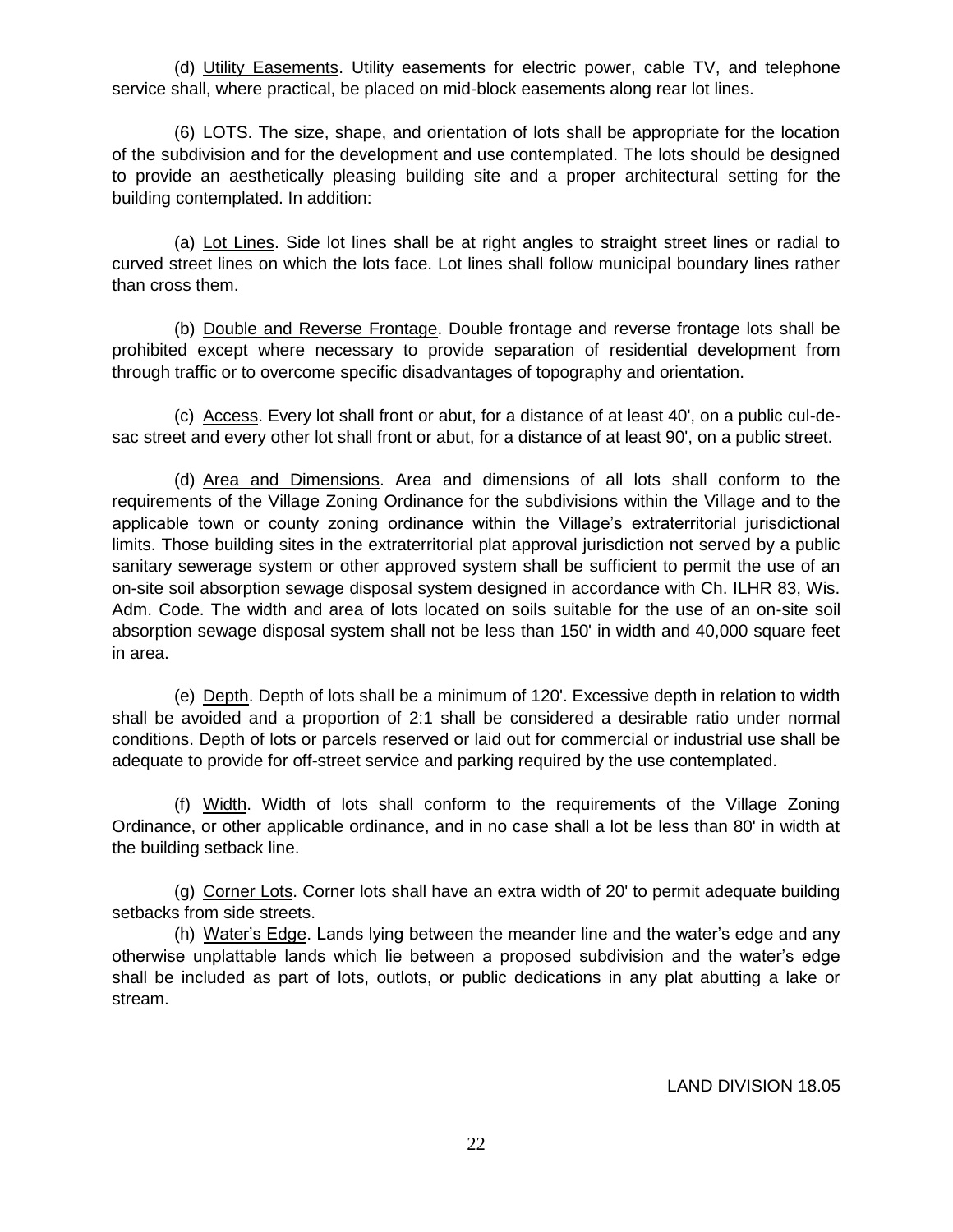(7) BUILDING AND SETBACK LINES. Building setback lines appropriate to the location and type of development contemplated, which are more restrictive than the regulation of the zoning district in which the plat is located, may be required by the Village Plan Commission and shall be shown on the final plat or certified survey map. Examples of the application of this provision would include requiring greater setbacks on cul-de-sac lots to achieve the necessary lot width at the setback line, requiring greater setbacks to conform to setbacks of existing adjacent development, or setting special yard requirements to protect natural resource elements.

(8) EASEMENTS. The Village Plan Commission shall require utility easements of widths deemed adequate for the intended purpose on each side of all rear lot lines and on side lot lines or across lots where necessary or advisable for electric power, cable television, communication lines, wires, conduits, storm and sanitary sewers, and gas, water, and other utility lines. Where a subdivision is traversed by a watercourse, drainage way, channel, or stream, an adequate drainage way or easement shall be provided as may be required by the Village Plan Commission. The location, width, alignment, and improvement of such drainage way or easement shall be subject to the approval of the Village Engineer; and parallel streets or parkways may be required in connection therewith. Where necessary storm water drainage shall be maintained by landscaped open channels of adequate size and grade to hydraulically accommodate maximum potential volumes of flow. These design details are subject to review and approval by the Village Engineer.

## 18.06 **REQUIRED IMPROVEMENTS.**

(1) SURVEY MONUMENTS. The subdivider shall install survey monuments placed in accordance with the requirements of Ch. 236.15, Wis. Stats.

(2) GRADING. After the installation of temporary block corner monuments by the subdivider and establishment of street grades by the Village Engineer, the subdivider shall grade the full width of the right-of-way of all streets proposed to be dedicated in accordance with plans and standard specifications approved by the Village Plan Commission, upon the recommendation of the Village Engineer. The subdivider shall grade the roadbeds in the street rights-of-way to subgrade.

Cut and filled lands shall be graded to a maximum slope of one on four or the soil angle of repose, whichever is the lesser, and covered with permanent vegetation.

(3) SURFACING. After the installation of all utility and storm water drainage improvements, the subdivider shall surface all roadways in streets proposed to be dedicated to the widths prescribed by these regulations and the comprehensive plan or the comprehensive plan components of the Village.

All roadways shall be surfaced with a base consisting of a 5-inch thick crushed breaker run and 5" of crushed stone. Stone roadway surfacing shall be completed before any building permits are issued.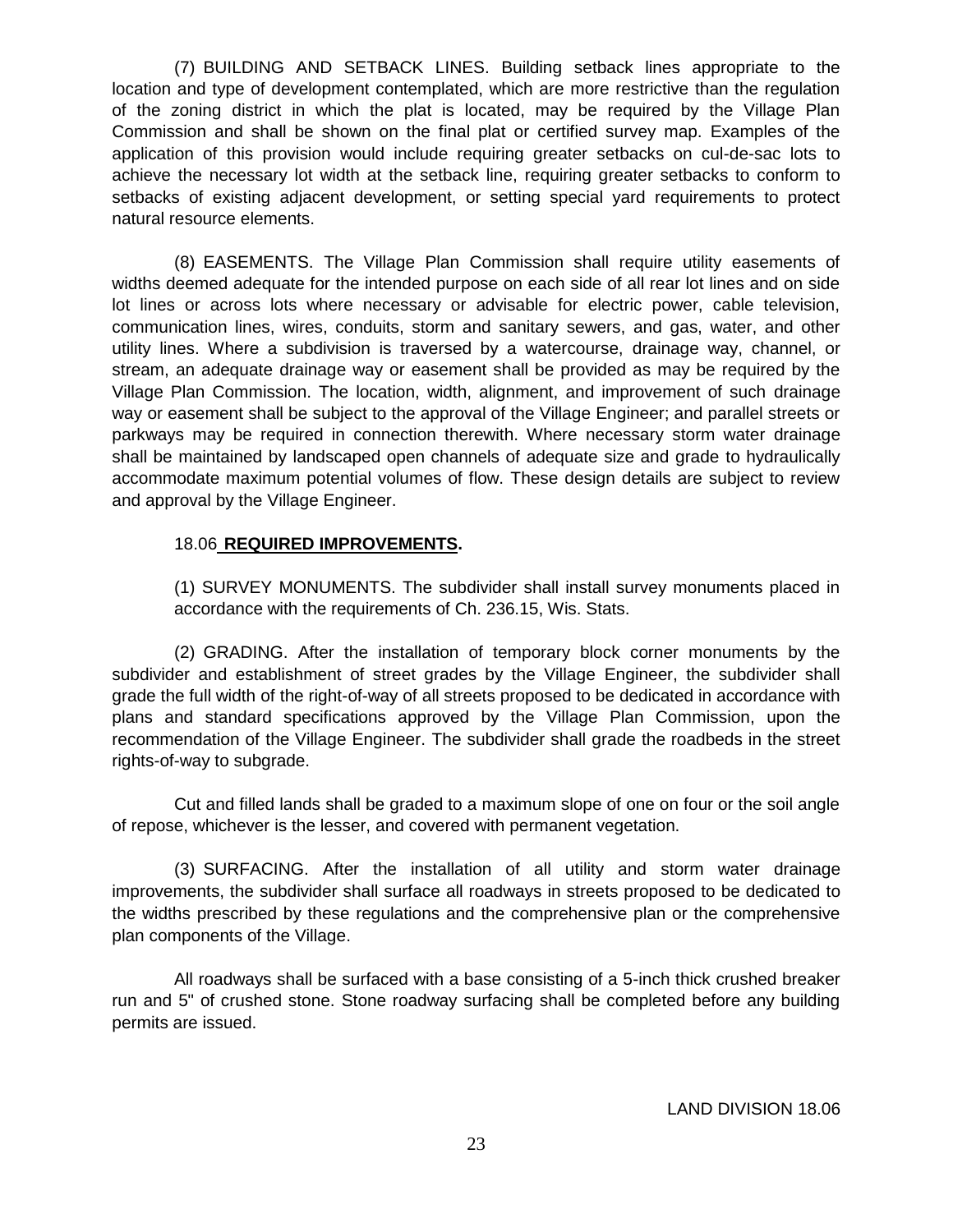(4) CURB AND GUTTER. In all subdivisions with lots smaller than one acre, the Village Board shall require the subdivider to construct concrete curb and gutters in accordance with plans and standard specifications approved by the Village Plan Commission, upon the recommendation of the Village Engineer. The cost of installation of all inside curbs and gutters for dual roadway pavements on the established arterial street and highway system for the Village shall be borne by the Village.

(5) RURAL STREET SECTIONS. When permanent rural street sections have been approved by the Village Board, the subdivider shall finish grade all shoulders and road ditches, install all necessary culverts at intersections and, if required, surface ditch inverts to prevent erosion and sedimentation in accordance with plans and standard specifications approved by the Village Plan Commission, as recommended by the Village Engineer and as set forth in sub. (3) of this section.

(6) PUBLIC SANITARY SEWERAGE. When public sanitary sewerage facilities are available to the subdivision plat, the subdivider shall construct sanitary sewerage facilities in such a manner as to make adequate sanitary sewerage service available to each lot within the subdivision. In addition:

(a) Required Installation. The Village Board shall require the installation of sewer laterals to the street lot line for residential lots.

(b) Size. Type and Installation. The size, type, and installation of all sanitary sewers and sanitary laterals proposed to be constructed shall be in accordance with plans and specifications approved by the Village Plan Commission, upon recommendation of the Village Engineer. The latest revision of the "Standard Specifications" for Sewer and Water Construction in Wisconsin shall govern all work. All sanitary sewer and sanitary sewer lateral trenches within proposed streets shall be backfilled with granular material meeting the requirements of the "Standard Specifications." However, upon written approval of the Village Engineer, the trenches may be backfilled with excavated material, meeting the requirements of the "Standard Specifications." If excavated material is allowed for backfill, it shall be compacted by mechanical methods, meeting the approval of the Village Plan Commission, upon the recommendation of the Village Engineer and shall not have any street construction started until at least one winter shall pass.

(c) Assumption of Cost. The subdivider shall assume the cost of installing all sanitary sewers, sewer laterals, and sewer appurtenances within the proposed subdivision, except for the added cost of installing sewers greater than 8" in diameter which are necessary to serve tributary drainage areas lying outside of the proposed subdivision.

(7) STORM WATER DRAINAGE FACILITIES. The subdivider shall construct 4-inch diameter storm sewer lateral to the street line for every lot to provide for sump pump drainage and 8-inch storm sewer to drain these laterals. The Village will assume the cost of constructing catch basins, inlets, manholes, and the cost of providing needed storm sewers larger than the 8 inch diameter sewers. The subdivider shall also construct any drain, inlets, swales, manholes, and other facilities necessary to drain interior block low areas shown on the drainage plan set forth in §18.07(3)(f).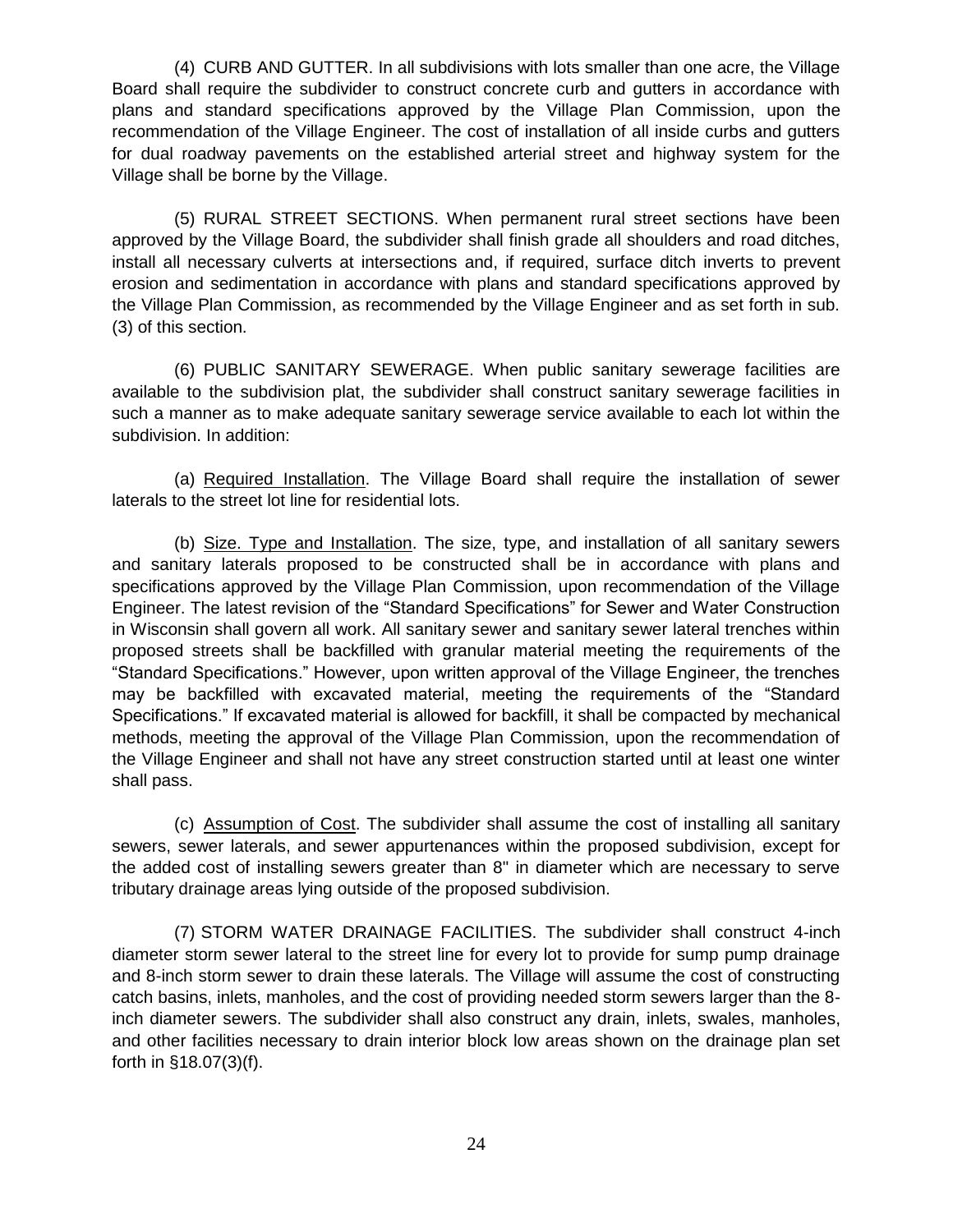(a) Unpaved Ditches and Gutters. Unpaved road ditches and street gutters shall be permitted only within the Village's extraterritorial plat approved jurisdictional area and shall be shaped and seeded and/or sodded as grassed waterways. Where the velocity of flow is in excess of *4'* per second on soils having a severe or very severe erosion hazard and in excess of 6' per second on soils having moderate, slight, or very slight erosion hazard, the subdivider shall install a paved invert or check dams, flumes, or other energy dissipating devices.

(b) Shoreland Drainage Facilities. Shoreland drainage facilities shall, if required, include water retention structures and settling basins so as to prevent erosion and sedimentation where such facilities discharge into streams or lakes. The design criteria, the size, type, grades, and installation of all storm water drains and sewers and other cross-section, invert and erosion control paving check dams, flumes, or other energy dissipating structures and seeding and/or sodding of open channels and unpaved road ditches proposed to be constructed shall be in accordance with the plans and standard specifications approved by the Village Engineer.

(8) WATER SUPPLY FACILITIES. When the proposed subdivision or certified survey map is located within the adopted water service area of the Village, or when it is proposed to establish a private water supply and distribution system to serve 2 or more lots, the subdivider shall cause such water supply and distribution facilities to be installed in such a manner as to make adequate water service available to each lot within the subdivision. The subdivider shall make provision for adequate private water systems as required by the Village in accordance with the standards of the State DNR. In addition:

(a) Required Installation. The Village Board shall require the installation of water laterals to the street lot line. Water laterals to residential lots to be a minimum of one inch in diameter.

(b) Size, Type and Installation. The size, type, and installation of all public water mains proposed to be constructed shall be in accordance with plans and standard specifications approved by the Village Plan Commission, upon the recommendation of the Village Engineer. Minimum size water main in a cul-de-sac shall be 6" if the main is to a dead end in the cul-desac. All other mains shall be at least 8" in diameter.

(c) Assumption of Cost. The subdivider shall assume the cost of installing all water mains, valves, hydrants, water laterals, and water system appurtenances within the proposed subdivision except for the added cost of installing water mains greater than 8" in diameter which shall be borne by the Village.

(9) OTHER UTILITIES. The subdivider shall cause gas, electrical power, cable TV, and telephone facilities to be installed in such manner as to make adequate service available to each lot in the subdivision. No such utilities shall be located on overhead poles. In addition, plans indicating the proposed location of all gas lines, electrical power, and telephone distribution and transmission lines required to service the plat shall be approved by the Village Engineer.

(10)SEDIMENT CONTROL. The subdivider shall plant those grasses, trees, and vines, a species and size specified by the Village Board, necessary to prevent soil erosion and sedimentation. In addition: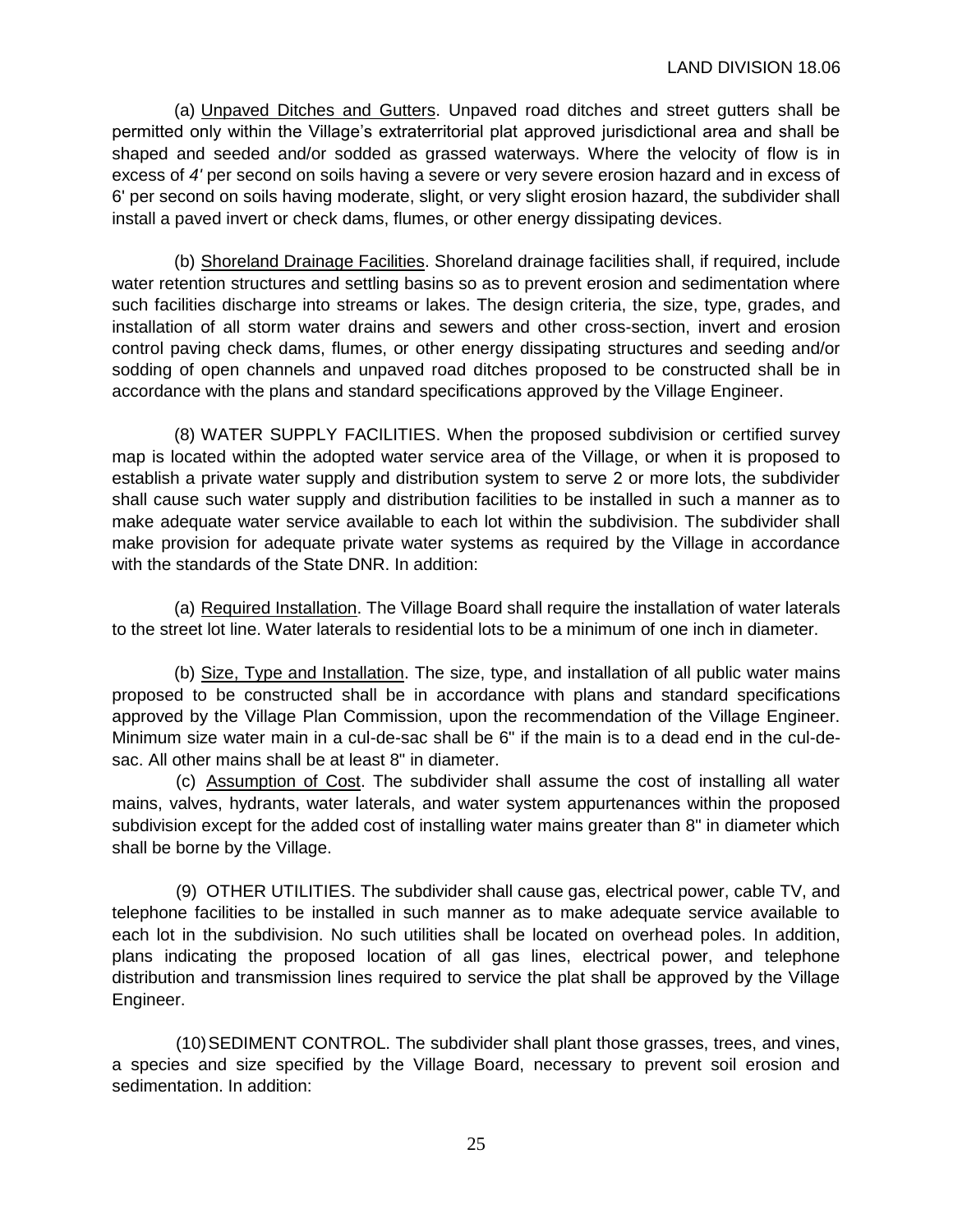(a) Installation of Protection and Rehabilitation Measures. The Village Plan Commission requires the subdivider to provide or install certain protection and rehabilitation measures, such as fencing, sloping, seeding, riprap, revetments, jetties, clearing, dredging, snagging, drop structures, brush mats, willow poles, and grade stabilization structures.

(b) Tree and Shrubbery Clearing. Tree cutting and shrubbery clearing shall not exceed 50% of the lot or tract and shall be so conducted as to prevent erosion and sedimentation; preserve and improve scenic qualities; and, during foliation, substantially screen any development from stream or lake users.

(c) Paths and Trails. Paths and trails in wooded and wetland areas shall not exceed 10' in width unless otherwise approved by the Village Plan Commission, and shall be so designed and constructed as to result in the least removal and disruption of trees and shrubs, and the minimum impairment of natural beauty.

(d) Earth Moving. Earth moving, such as grading, topsoil removal, mineral extraction, stream course changing, road cutting, waterway construction or enlargement, removal of stream or lake bed materials, excavation, channel, clearing, ditching, drain tile laying, dredging, and lagooning, shall be so conducted as to prevent erosion and sedimentation and to least disturb the natural fauna, flora, watercourse, water regimen, and topography. (See §18.07(4) and (5) of this chapter).

(e) Review of Conduct. Review of the conduct of such cutting, clearing, and moving may be requested of the Manitowoc County Land Conservation Committee, the State District Fish and Game Managers, and the State District Forester by the Village Engineer or Village Plan Commission as they deem appropriate.

18.07 **CONSTRUCTION** (1) COMMENCEMENT. No construction or installation of improvements shall commence in a proposed subdivision until the preliminary plat or certified survey map has been approved by the Village Board and the Village Engineer has given written authorization. Inspection fees shall be required as specified in sub. (6) of this section.

(2) BUILDING PERMITS. No building, zoning, or sanitary permits shall be issued for erection of a structure on any lot not of record until all the requirements of this chapter have been met.

(3) PLANS. The following plans and accompanying construction specifications shall be required by the Village Plan Commission and reviewed by the Village Engineer before authorization of construction or installation of improvements:

(a) Streets. Street plans and profiles showing existing and proposed grades, elevations, and cross-sections of required improvements. These plans shall show elevations for all curb and gutter plus elevations for all inlets or catch basins.

(b) Sanitary Sewers. Sanitary sewer plans and profiles showing the locations, grades, sizes, elevations, and materials of required facilities.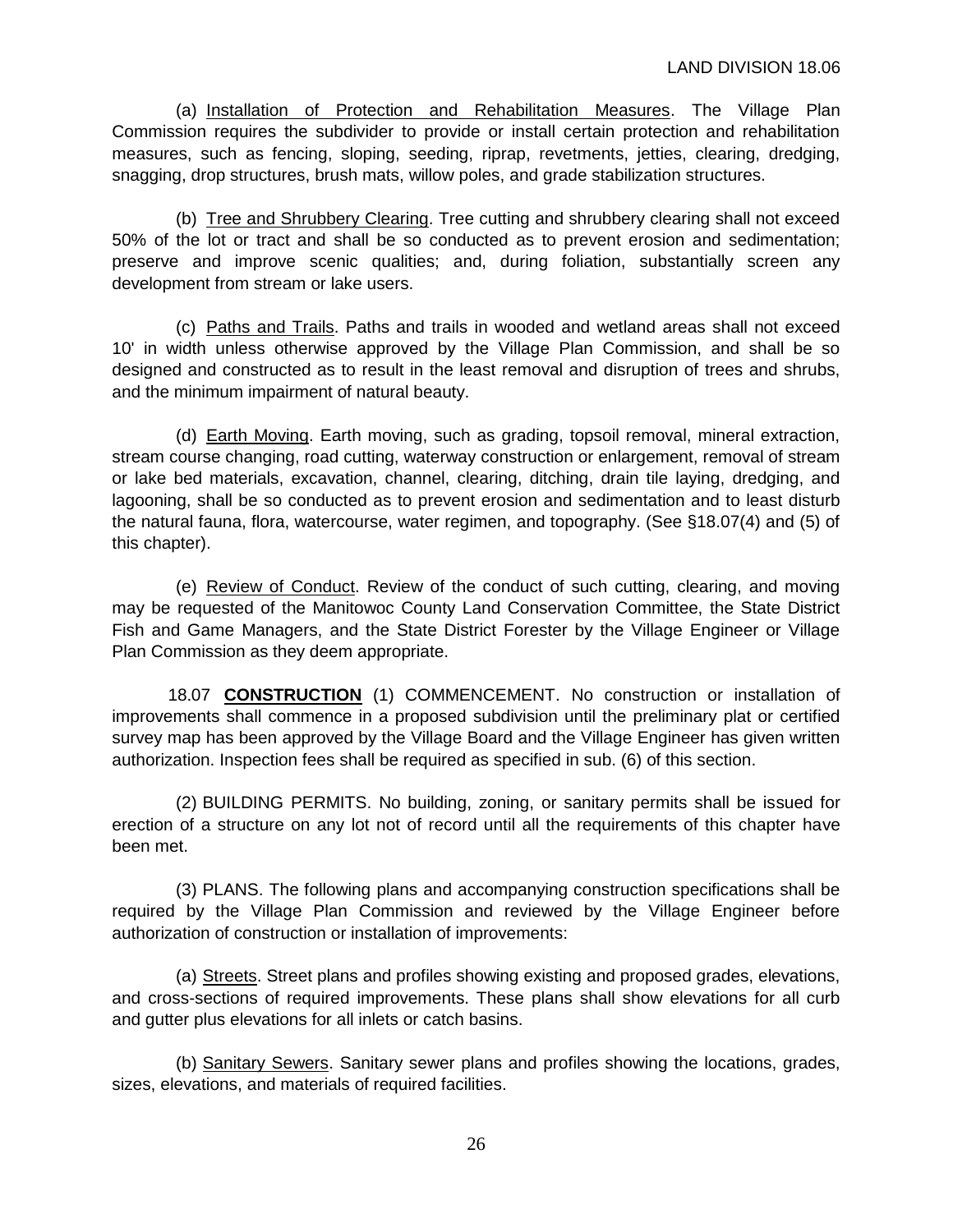(c) Storm Sewers. Storm sewer plans and profiles showing the locations, grades, sizes, cross- sections, elevations, and materials of required facilities.

(d) Water Mains. Water main plans and profiles showing the locations, sizes, elevations, and materials of required facilities.

(e) Erosion and Sedimentation Control. Erosion and sedimentation control plans showing those structures silt fences, straw bales, ditch checks, etc. required to retard the rate of runoff water and those grading and excavating practices that will prevent erosion and sedimentation. The time span that soil will be exposed, and plans to protect existing vegetation (fences, tree wells, etc.) shall be prepared and such plans shall generally follow the guidelines and standards set forth in the publication, U.S. Soil Conservation Service Technical Guide and Wisconsin Construction Site Best Management Practice Handbook, prepared by the State DNR.

(f) Grading. Grading plan with existing contours at vertical intervals of not more than 2' proposed first floor elevations of the homes proposed ground grades at the lot corners and proposed lot line elevations adjacent to the proposed house locations. Drainage easements 10' in width shall be shown on the final plat or certified survey map to facilitate assurance of proper drainage along lot lines.

(g) Preparation. The subdivider shall employ a registered professional engineer to prepare all plans and specifications for subdivision improvements. This engineer shall not be the Village Engineer.

(4) EROSION CONTROL. The subdivider shall cause all grading, excavations, open cuts, side slopes, and other land surface disturbances to be so mulched, seeded, sodded, or otherwise protected that erosion, siltation, sedimentation, and washing are prevented, in accordance with the plans and specifications approved by the Village Plan Commission, upon recommendation of the Village Engineer. In addition:

(a) All erosion control plans shall incorporate best management practices to reduce soil loss during construction to 10% of the gross soil loss as estimated by the universal soil loss equation.

(b) Sod shall be laid in strips at those intervals necessary to prevent erosion and at right angles to the direction of drainage.

(c) Temporary vegetation and mulching shall be used to protect critical areas and permanent vegetation shall be installed as soon as practical.

(d) Construction at any given time shall be confined to the smallest practical area and for the shortest practical period of time.

(e) Silt fence locations and other erosion control devices shall be shown on all construction drawings.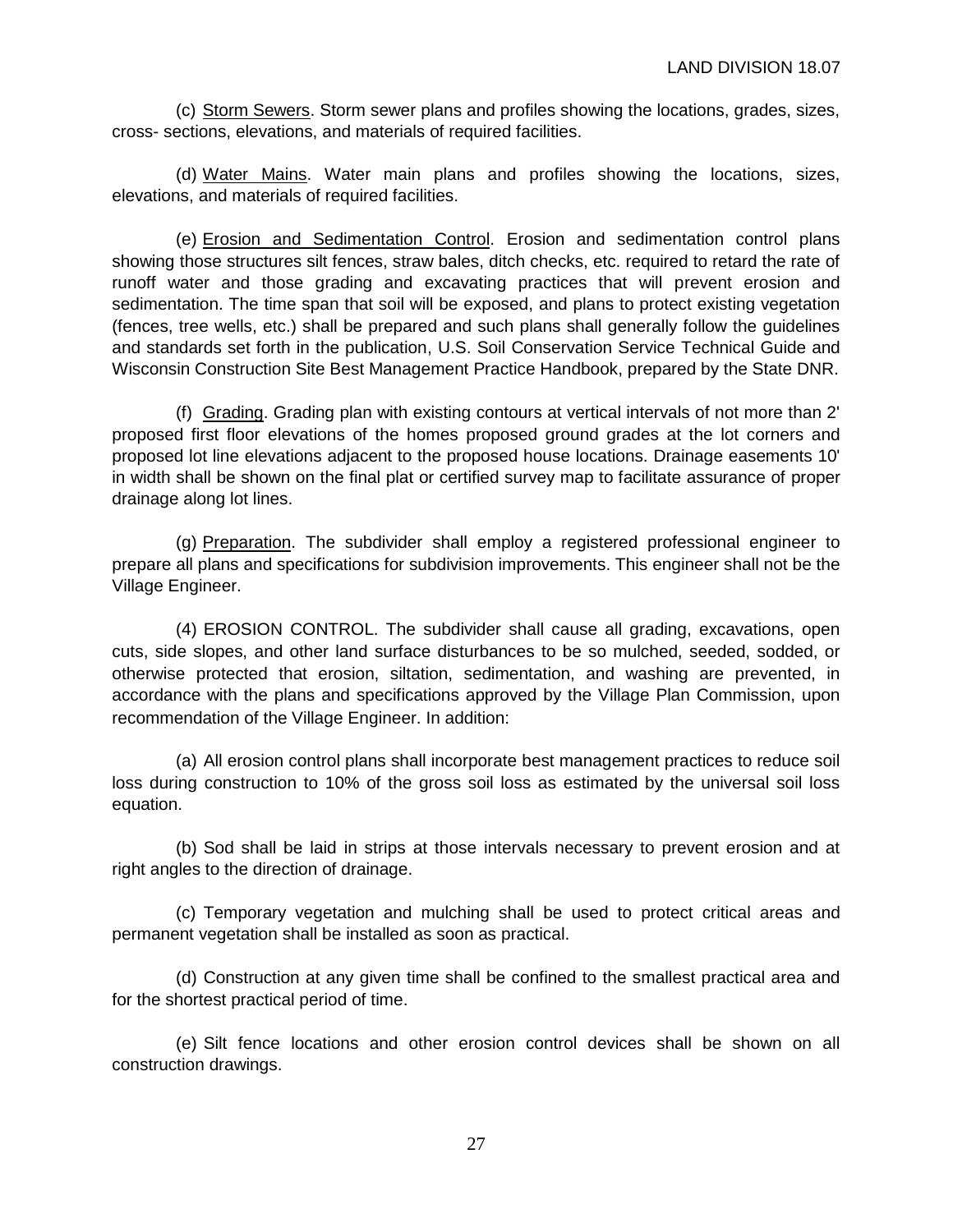(f) Other erosion control measures needed to control erosion as set forth in the Wisconsin Construction Site Best Management Practices Handbook developed by the State DNR shall be utilized to control erosion.

(5) EXISTING FLORA. The subdivider shall make every effort to protect and retain all existing trees, shrubbery, vines, and grasses not actually lying in public roadways, drainage ways, building foundation sites, private driveways, soil absorption waste disposal areas, paths, and trails. Such trees are to be protected and preserved during construction in accordance with sound conservation practices, including the preservation of trees by well islands or retaining walls whenever abutting grades are altered.

(6) INSPECTION. The subdivider shall notify the Village Clerk prior to commencing any work within the subdivision, to allow the Village to make arrangements with the Village Engineer to provide for adequate inspection. The Village Engineer shall inspect and approve all completed work prior to approval of the final plat or release of the sureties.

18.08 **FEES**. (1) GENERAL. The subdivider shall pay the Village any fees to the Village Treasurer required by the Village before being entitled to recording of a plat or certified survey map.

(2) INSPECTION FEE. The subdivider shall pay a fee to the Village Clerk/ Treasurer equal to 50% of the actual cost to the Village for such inspections as the Village Engineer deems necessary to assure that the construction of the required improvements is in compliance with the plans, specifications, and ordinances of the Village or any other governmental authority.

18.09 **DEFINITIONS.** (1) GENERAL DEFINITIONS. For the purposes of this chapter, the following definitions shall be used. Words used in the present tense include the future; the singular number includes the plural number; and the plural number includes the singular number. The word "shall" is mandatory and not directory.

(2) SPECIFIC WORDS AND PHRASES.

*Alley.* A special public way affording only secondary access to abutting properties.

*Arterial street.* A street used, or intended to be used primarily for fast or heavy through traffic. Arterial street shall include freeways and expressways as well as standard arterial streets, highways and parkways.

*Block. A* tract of land bounded by streets, or a combination of streets, public parks, cemeteries, railroad right-of-way, shorelines of navigable waters, and municipal boundaries.

*Building line. A* line parallel to a lot line and at a distance from the lot line to comply with the terms of this chapter.

*Certified survey map. A* map prepared in accordance with §236.34, Wis. Stats.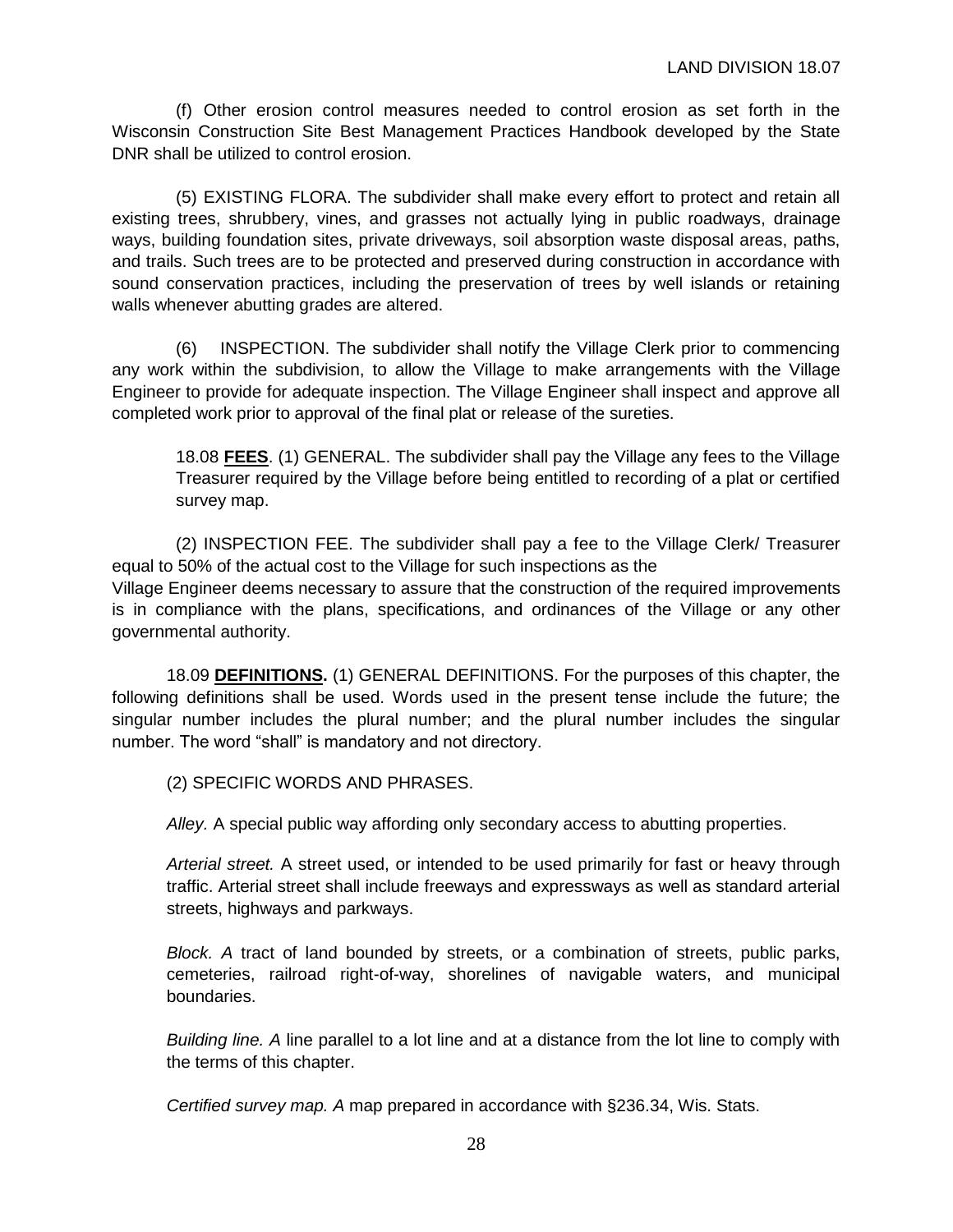*Collector street. A* street used, or intended to be used, to carry traffic from minor streets to the major system of arterial streets including the principal entrance streets to residential developments.

*Community. A* town, municipality, or group of adjacent towns and/or municipalities having common social, economic or physical interests.

*Comprehensive plan.* The extensively developed plan, also called a master plan, adopted by the Village Plan Commission and certified to the Village Board pursuant to §§61.35 and 62.23, Wis. Stats., including detailed neighborhood plans, proposals for future land use, transportation, urban redevelopment and public facilities. Devices for the implementation of these plans, such as zoning, official map, land division, and building line ordinances and capital improvement programs shall also be considered a part of the comprehensive plan.

*Cul-de-sac. A* local street with only one outlet and having an appropriate turn-around for the safe and convenient reversal or traffic movement.

*Extraterritorial plat approval jurisdiction.* The unincorporated area within IV**2** miles of a fourth-class city or a village and within 3 miles of all other cities. Wherever such statutory extraterritorial powers overlap with those of another city or village, the jurisdiction over the overlapping area shall be divided on a line all points of which are equidistant from each community so that not more than one community exercises extraterritorial powers over any area.

*Final plat.* A map prepared in accordance with the requirements of Ch. 236, Wis. Stats., and this chapter for the purpose of dividing larger parcels into lots and conveying those lots. The lines showing where lots and other improvements are located are precise.

*Floodlands.* Those lands, including the floodplains, floodways, and channels subject to inundation by the 100-year recurrence interval flood or, where such data is not available, the maximum flood of record.

*Frontage street.* A minor street, auxiliary to and located on the side of an arterial street for control of access and for service to the abutting development.

*High water elevation (surface water).* The average annual high water level of a pond, stream, lake, flowage, or wetland referred to an established datum plane or, where such elevation is not available, the elevation of the line up to which the presence of the water is so frequent as to leave a distinct mark by erosion, change in, or destruction of, vegetation or other easily recognized topographic, geologic, or vegetative characteristic.

*High groundwater elevation.* The highest elevation to which subsurface water rises. This may be evidenced by the actual presence of water during wet periods of the year, or by soil mottling during drier periods. "Mottling" is a mixture or variation of soil colors. In soils with restricted internal drainage, gray, yellow, red, and brown colors are inter-mingled giving a multi-colored effect.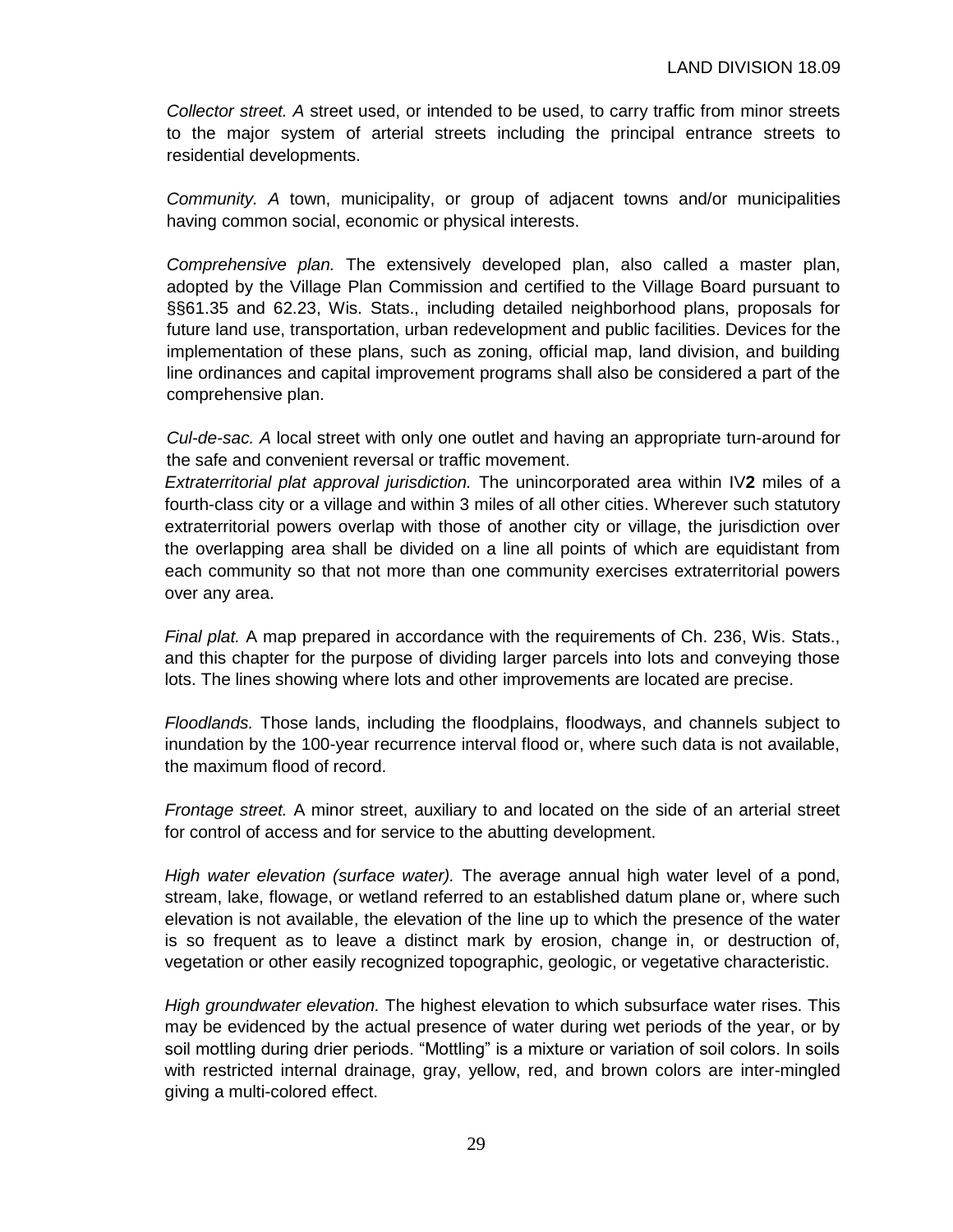*Irrevocable letter of credit.* An agreement guaranteeing payment for subdivision improvements, entered into by a bank, savings and loan, or other financial institution which is authorized to do business in this State and which has a financial standing acceptable to the Village, and which is approved, as to form, by the Village Attorney.

*Lot.* A parcel of land of at least sufficient size to meet minimum zoning requirements for use, width, and area as set forth in the Village Zoning Ordinance. (See Illustration No. 1)

## **Illustration No. 1**

Illustration of Typical Corner, Double Frontage, Flag, and Interior Lots



**LECENO** LOT **LINES** BLOCK 80UN0ART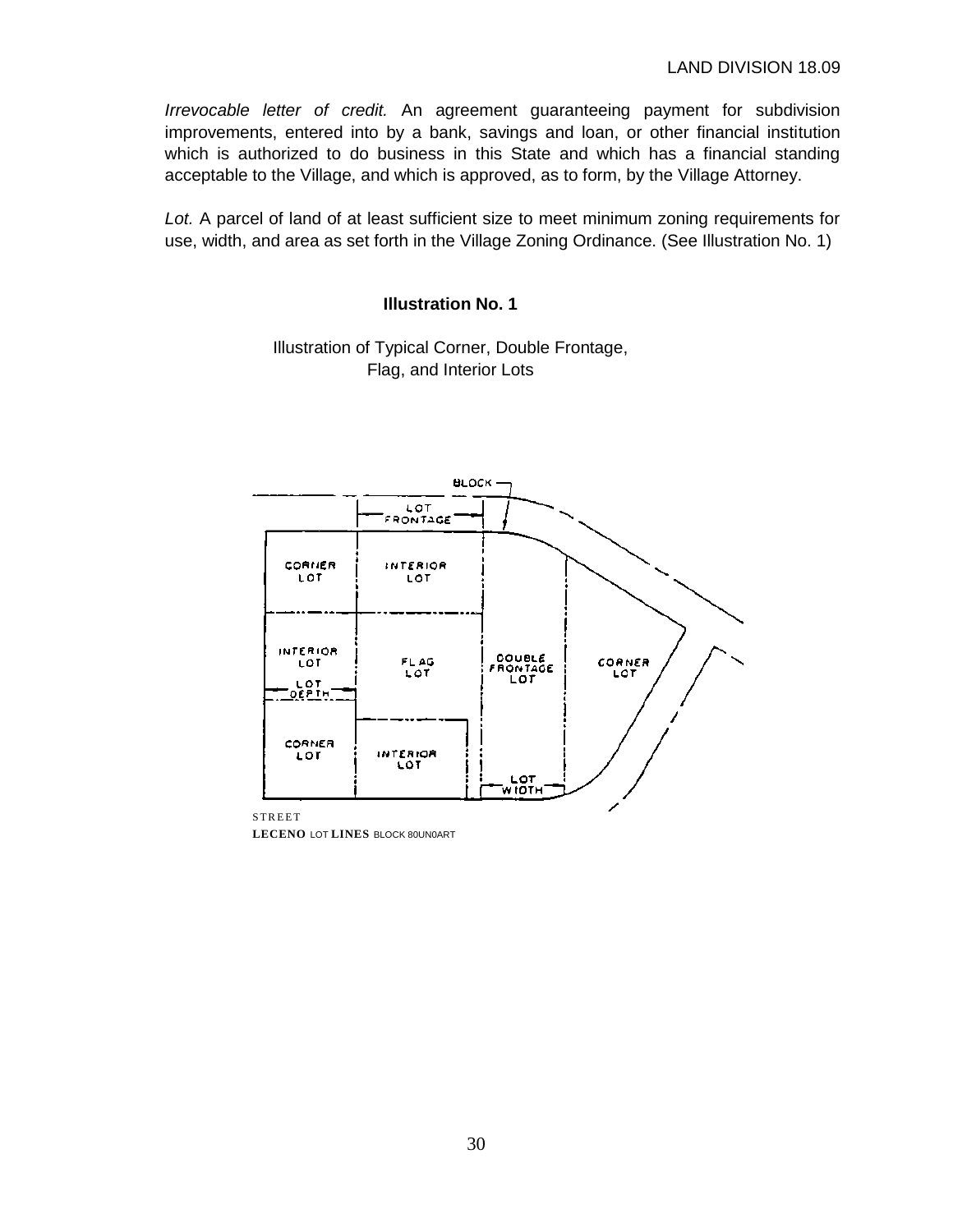*Lot, corner.* A lot abutting 2 or more streets at their intersection provided that the corner of such intersection shall have an angle of 135° or less, measured on the lot side. (See Illustration No.l)

*Lot, double frontage.* A lot, other than a corner lot, with frontage on more than one street. Double frontage lots shall normally be deemed to have 2 front yards and 2 side yards and no rear yard. Double frontage lots shall not generally be permitted unless the lot abuts an arterial highway. Double frontage lots abutting arterial highways should restrict direct access to the arterial highway by means of a planting buffer or some other acceptable access buffering measure. (See Illustration No.l)

*Minor land division.* Any division of land not defined as a "subdivision." Minor land divisions include the division of land by the owner or subdivider resulting in the creation of 2, but not more than 4, parcels of building sites, any one of which is less than 5 acres or less in size; or the division of a block, lot or outlot within a recorded subdivision plat into not more than 4 parcels or building sites without changing the exterior boundaries of said block, lot, or outlet. Such minor land divisions shall be made by a certified survey map.

*Minor street.* A street used, or intended to be used, primarily for access to abutting properties.

*Municipality.* An incorporated village or city.

*National map accuracy standards.* Standards governing the horizontal and vertical accuracy of topographic maps and specifying the means for testing and determining such accuracy, endorsed by all federal agencies having surveying and mapping functions and responsibilities. These standards have been fully reproduced in Appendix D of SEWRPC Technical Report No. 7, Horizontal and Vertical Survey Control in Southeastern Wisconsin.

*Navigable water.* Lake Michigan, Lake Superior, all natural inland lakes within Wisconsin, and all streams, ponds, sloughs, flowages, and other water within the territorial limits of this state, including the Wisconsin portion of boundary waters, which are navigable under the laws of the state. The Wisconsin Supreme Court has declared as navigable, bodies of water with a bed differentiated from adjacent uplands and with levels of flow sufficient to support navigation by a recreational craft of the shallowest draft on an annually recurring basis. [Muench v. Public Service Commission, 261 Wis. 2d 492 (1952) & DeGaynor and Co., Inc. v. Department of Natural Resources, 70 Wis. 2d 936 (1975)].

*Outlot.* A parcel of land, other than a lot or block, so designated on the plat, but not of standard lot size, which can be either redivided into lots or combined with one or more other adjacent outlots or lots in adjacent subdivisions or minor subdivisions in the future for the purpose of creating buildable lots.

*Preliminary plat.* A map showing the salient features of a proposed subdivision submitted to an approving authority for purposes of preliminary consideration. A preliminary consideration. A preliminary plat precisely describes the location and exterior boundaries of the parcel proposed to be divided, and shows the approximate location of lots and other improvements.

*Public way.* Any public road, street, highway, walkway, drainage way, or part thereof.